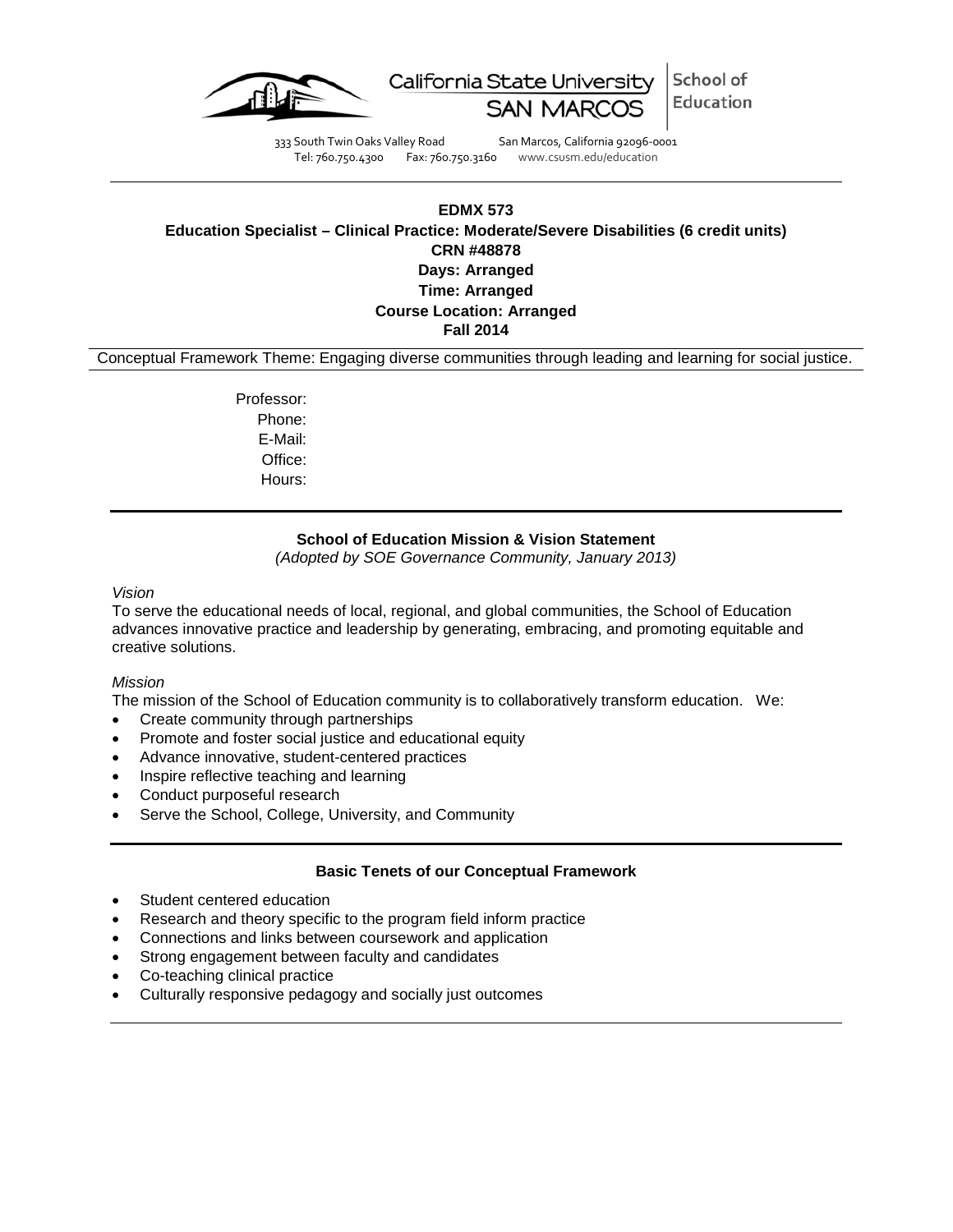# **Table of Contents**

<span id="page-1-0"></span>

| L.                                                                                                 |  |
|----------------------------------------------------------------------------------------------------|--|
|                                                                                                    |  |
| II.                                                                                                |  |
|                                                                                                    |  |
| Ш.                                                                                                 |  |
| IV.                                                                                                |  |
| V.                                                                                                 |  |
| VI.                                                                                                |  |
| Functional Behavior Assessment and Positive Behavior Support Plan (Weeks 1- 6) 5                   |  |
|                                                                                                    |  |
|                                                                                                    |  |
|                                                                                                    |  |
|                                                                                                    |  |
|                                                                                                    |  |
| VII.                                                                                               |  |
|                                                                                                    |  |
|                                                                                                    |  |
|                                                                                                    |  |
| VIII.                                                                                              |  |
|                                                                                                    |  |
|                                                                                                    |  |
|                                                                                                    |  |
|                                                                                                    |  |
|                                                                                                    |  |
|                                                                                                    |  |
|                                                                                                    |  |
|                                                                                                    |  |
| FORMS TO BE USED BY CANDIDATE, SUPERVISORS, AND COOPERATING TEACHERS11<br>IX.                      |  |
| FUNCTIONAL BEHAVIOR ASSESSMENT AND POSITIVE BEHAVIOR SUPPORT PLAN  12                              |  |
| Preliminary Moderate/Severe Education Specialist Lesson Plan Components 16                         |  |
|                                                                                                    |  |
|                                                                                                    |  |
|                                                                                                    |  |
|                                                                                                    |  |
| Clinical Practice Assessment Tool for Functional Behavior Assessment and Positive Behavior Support |  |
|                                                                                                    |  |
|                                                                                                    |  |
|                                                                                                    |  |
|                                                                                                    |  |
|                                                                                                    |  |
|                                                                                                    |  |
|                                                                                                    |  |
|                                                                                                    |  |
| Suggested Timeline for the Systematic Release of Responsibility in Co-Teaching Clinical Practice27 |  |
|                                                                                                    |  |
| Teacher Candidate and Cooperating Teacher TPE Weekly Conversations and Planning 29                 |  |
| Education Specialist Mild Moderate AND Moderate/Severe Clinical Practice Weekly Professional       |  |
|                                                                                                    |  |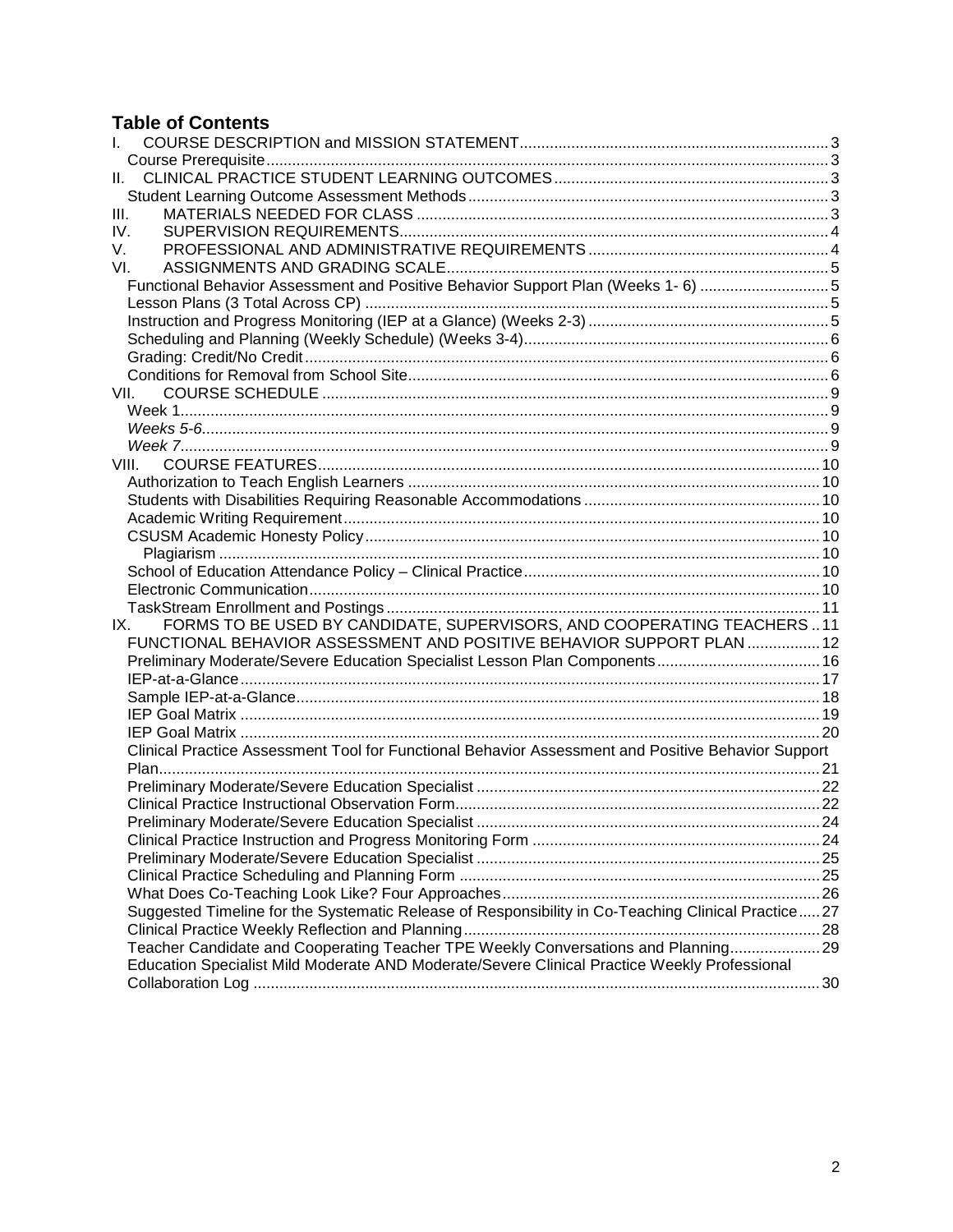## **I. COURSE DESCRIPTION AND MISSION STATEMENT**

Observation and teaching of students with moderate and severe disabilities under the supervision of a credentialed special education teacher and university supervisor. Includes seminars. Graded Credit/No Credit.

## **Course Prerequisite**

<span id="page-2-0"></span>Successful completion of program prescribed coursework.

## **II. CLINICAL PRACTICE STUDENT LEARNING OUTCOMES**

## <span id="page-2-1"></span>**Candidates will:**

- assess and instruct students of various ages (Kindergarten to 22 years of age) and cultural/linguistic backgrounds with moderate/severe disabilities including students eligible for special education because of diagnosed moderate/severe/profound mental retardation, physical health impairments, other health impairments, traumatic brain injury, deaf-blindness, multiple disabilities, emotional disturbance, and autism spectrum disorders.
- demonstrate successful performance of the Moderate/Severe Education Specialist Teaching Performance Expectations as assessed using the Cal State San Marcos Clinical Practice Assessment Moderate/Severe Teaching Performance Expectations observation form.

### **Student Learning Outcome Assessment Methods**

<span id="page-2-2"></span>Observations by university supervisor of clinical performance objectives and the 2010 California Commission on Teacher Credentialing (CCTC) Moderate/Severe Education Specialist Program Standards and the Moderate/Severe Education Specialist Teaching Performance Expectations (ES TPEs).

Observations by the school-based cooperating teacher of clinical performance objectives and the CCTC Moderate/Severe ES TPEs.

Completion of assignments for EDMX 573:

- Functional Behavior Assessment and Positive Behavior Support Plan (Weeks 1-6, Due Week 6)
- Lesson Plans (Week 2-6, 3 Total Observations)
- Clinical Practice Instruction and Progress Monitoring (IEP at a Glance) (Week 2 or 3)
- Scheduling and Planning (Week 3 or 4)
- Individualized Transition Development Plan (ITDP) (Week 7)

Completion of an Individualized Transition Development Plan (ITDP) summarizing strengths and needs for continued professional growth regarding the Moderate/Severe ES TPEs. The ITDP is developed with input from the candidate's university supervisor and cooperating teacher and is approved and signed by the candidate, the candidate's university supervisor, and the Education Specialist credential program coordinator or designee.

## **III. MATERIALS NEEDED FOR CLASS**

<span id="page-2-3"></span>Because this is a supervised clinical experience, the materials for this class include the *Cal State San Marcos Clinical Practice Assessment Moderate/Severe Teaching Performance Expectations* observation form and other forms related to Clinical Practice Assignments.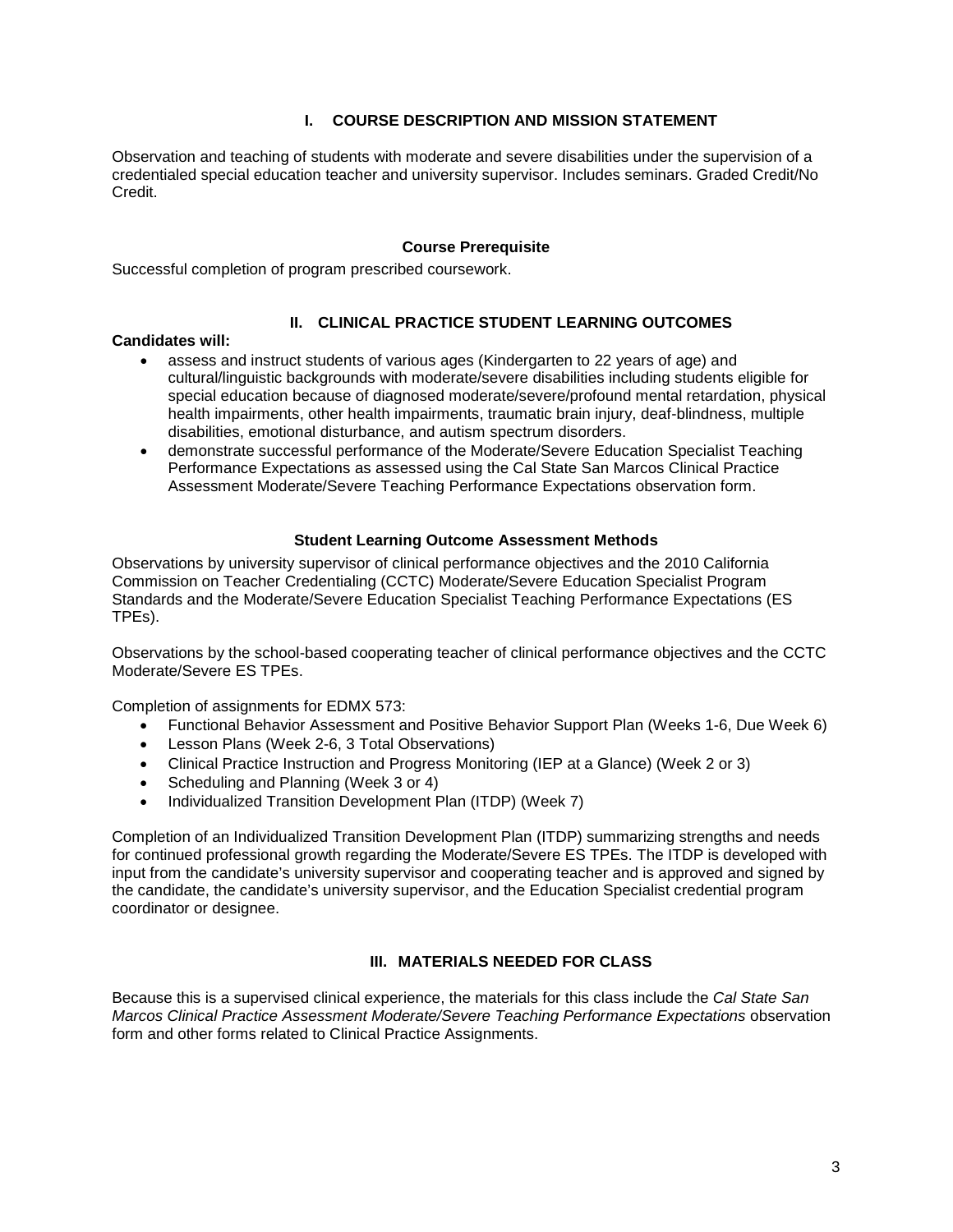## **IV. SUPERVISION REQUIREMENTS**

- <span id="page-3-0"></span>1. Each candidate engages in a minimum of 35 days (7 weeks) of supervised clinical practicum hours in one or more school and/or community setting in which students with moderate and severe disabilities are being educated.
- 2. Each candidate is observed and provides documentation of the clinical experiences described in the TPEs through notations on the *Cal State San Marcos Clinical Practice Assessment Moderate/Severe Teaching Performance Expectations* observation form.
- 3. Each candidate completes the required assignments of Clinical Practice including: Lesson Plans, Instruction and Progress Monitoring (IEP at a Glance), Scheduling and Planning, and a Functional Behavior Assessment/Positive Behavior Support Plan.
- 4. Each candidate is formally observed by and meets with a Clinical Practice University Supervisor at least four times inclusive of the exit interview to discuss clinical experiences and progress toward meeting Education Specialist Teaching Performance Expectations. The University Supervisor will observe formal lessons; review, evaluate, and discuss each clinical practice assignment; and conduct the final formal exit interview.
- 5. Each candidate meets with the Cooperating Teacher to initially examine and discuss TPE elements and how they could/will be met in clinical practice. Throughout clinical practice, the candidate is expected to collect a portfolio of artifacts (e.g., samples of assessments and assessment reports, lessons, IEP plans) to evidence TPE performance. Further in-depth conversations with the Cooperating regarding TPEs is prompted by the *TPE Weekly Conversations and Planning* form located on page 29 of the syllabus. The candidate meets weekly with the Cooperating Teacher to reflect upon clinical experiences and progress toward meeting TPEs. As part of this meeting, the candidate prepares and e-mails to both the Cooperating Teacher and the Teacher Candidate the *Clinical Practice Weekly Reflection and Planning* form on page 28 of this syllabus. Meetings between the Cooperating Teacher and the candidate are noted weekly on the *Education Specialist Clinical Practice Professional Collaboration Log* found on pages 30 and 31 of the syllabus.
- 6. Each candidate is formally observed by the Cooperating Teacher a minimum of four times. The University Supervisor and Cooperating Teacher determine with the candidate the content focus of these observations, so that they complement the University Supervisor's teaching, assessment, and IEP formal observations. A formal observation and follow-up conference may focus on instruction, assessment, IEP-related planning and implementation activities, and any other jobrelated responsibilities in which TPEs may be observed (e.g., training/supervising of paraeducators). These observations are noted at each visitation on the *Education Specialist Clinical Practice Professional Collaboration Log* found on pages 30 and 31 of the syllabus.
- 7. Each candidate produces an *Individualized Transition Development Plan* that summarizes strengths and areas of need for continued professional growth and that is signed by the candidate, the candidate's university supervisor, and the Education Specialist credential program coordinator or designee.

# **V. PROFESSIONAL AND ADMINISTRATIVE REQUIREMENTS**

- <span id="page-3-1"></span>1. "Person-first" language (e.g., "Student with Down Syndrome" rather than "Down Syndrome student;" "Johnny who happens to have Down Syndrome" rather than "My Down Syndrome student") must be used throughout all written and oral assignments and discussions.
- 2. Word process all written plans for treatment and assessment. Keep an electronic copy of all of your work. You will want these for your records and for potential future use as professional portfolio entries.
- 3. Complete and submit all clinical experience documentation on the due dates for full credit. If you have extraordinary circumstances that impact timely submission, inform the university supervisor. Any time that you have questions or concerns, please contact the university supervisor immediately.
- 4. Profession behavior is expected at all school and community sites with educational and program personnel, students, families, and supervisory personnel.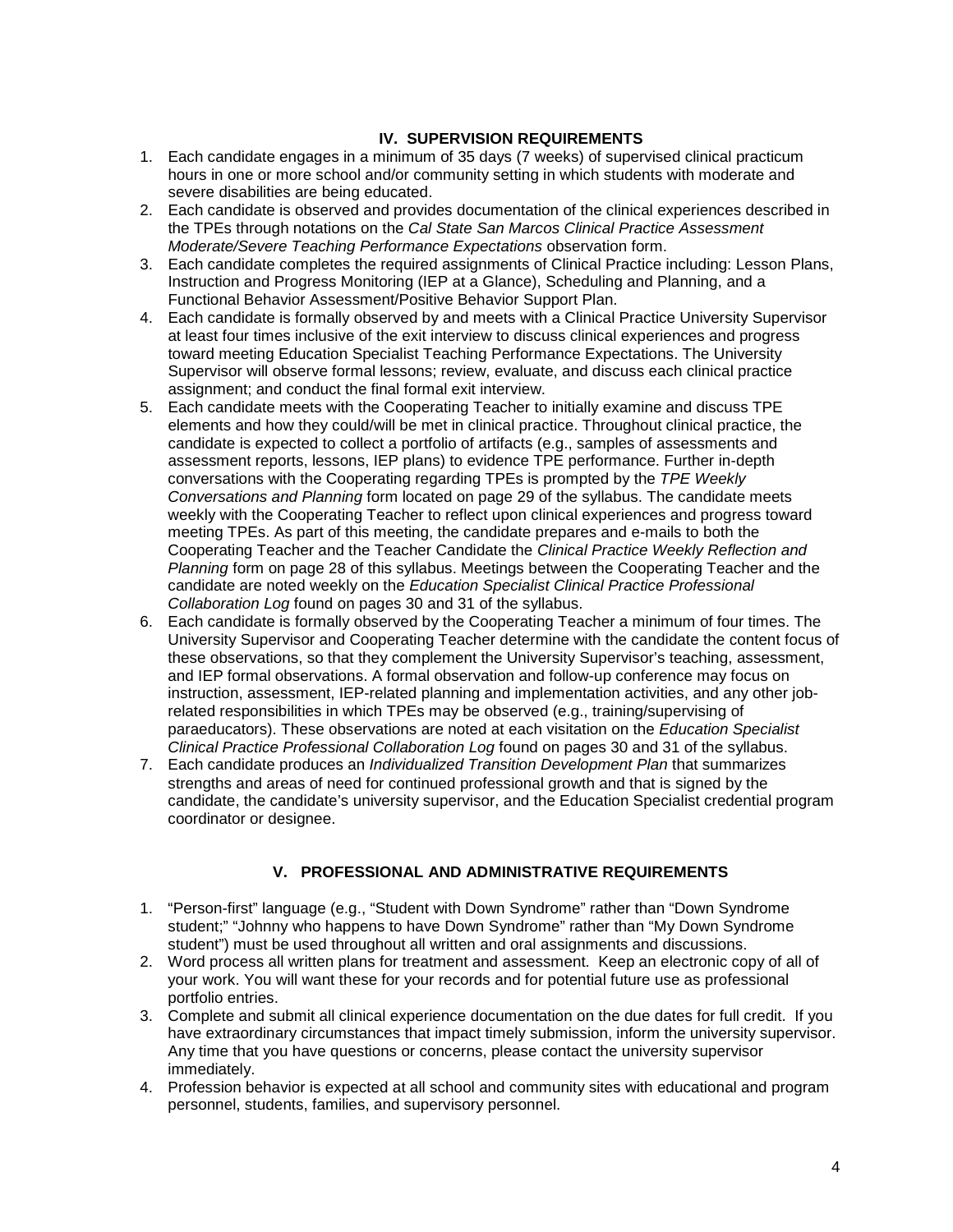5. Academic Honesty Policy and Plagiarism. Students are expected to adhere to standards of academic honesty and integrity, as outlined in the Student Academic Honesty Policy. All assignments must be original work, clear and error-free. All ideas/material that are borrowed from other sources must have appropriate references to the original sources. Any quoted material should give credit to the source and be punctuated accordingly. The instructor reserves the right to discipline any student for academic dishonesty, in accordance with the general rules and regulations of the university. Disciplinary action may include the lowering of a grade, a failing grade for the assignment or the class as a whole, or dismissal from the program or university.

# **VI. ASSIGNMENTS AND GRADING SCALE**

## **Functional Behavior Assessment and Positive Behavior Support Plan (Weeks 1- 6)**

<span id="page-4-1"></span><span id="page-4-0"></span>Each Teacher Candidate conducts a functional behavior assessment for one student within the clinical practice environment and uses that data to prepare a positive behavior support plan. The assignment begins the first week of clinical practice and concludes the sixth week of clinical practice. Please use the Functional Behavior Assessment and Positive Behavior Support Plan on pages 12 - 15 of this syllabus as a template for this assignment.

- Weeks 1-2: Candidates select a student from their clinical practice setting to conduct this assignment. Candidates complete Part I General Information (on page 12 of this syllabus), which includes: general information, behavior of concerns, reasons for developing the behavior support plan, background information, assessment techniques used to examine and analyze behavior. In addition, candidates begin to gather data for the functional behavior assessment. Data collection continues throughout clinical practice. All components of the form must be complete and detailed.
- Weeks 2-3: Candidates complete Part II (A) Functional Behavior Assessment (on pages 13 of this syllabus), which includes: Behavior of concern, setting events/antecedents, definition of specific behavior (inclusive of baseline data), consequences, and the function of the behavior. All components of the form must be complete and detailed.
- Weeks 3-4: Candidates complete Part II (B) Functional Behavioral Assessment: Rationale for Hypothesized Function of Behavior (on page 14 of this syllabus). All components of the form must be complete and detailed.
- Weeks 4-5: Candidates complete Part III Positive Behavior Support Plan Development (on page 14 of this syllabus), which include: Setting event strategies, antecedent strategies, teaching and reinforcement of replacement behaviors/skills, strategies to alter consequences, and strategies to improve quality of life. All components of the form must be complete and detailed.
- Week 6: Candidates meet with both their Cooperating Teacher and University Supervisor to review this assignment and make plans for implementing this plan for the student. University Supervisors grade this assignment as either a pass or no pass and use it as an artifact for:

## **Lesson Plans (3 Total Across CP)**

<span id="page-4-2"></span>Teacher candidates are required to prepare three detailed lesson plans for the times their University Supervisor will observe. Please provide a hardcopy of the lesson plan to the University Supervisor on the time/date of the observation. See Lesson Plan Template on page 16 of this syllabus.

## **Instruction and Progress Monitoring (IEP at a Glance) (Weeks 2-3)**

<span id="page-4-3"></span>Teacher candidate must prepare and attach an IEP-at-a-Glance for a minimum of five (5) students assigned to their caseload. Each document must include:

- Positive Student Profile
- **IEP Goals at a Glance**
- IEP Goals Progress Monitoring Method/Schedule
- Support Needs and Other Important Information
- Matrix that indicates where/when each IEP goal will be addressed See IEP Matrix and Example on pages 17-20 of this syllabus.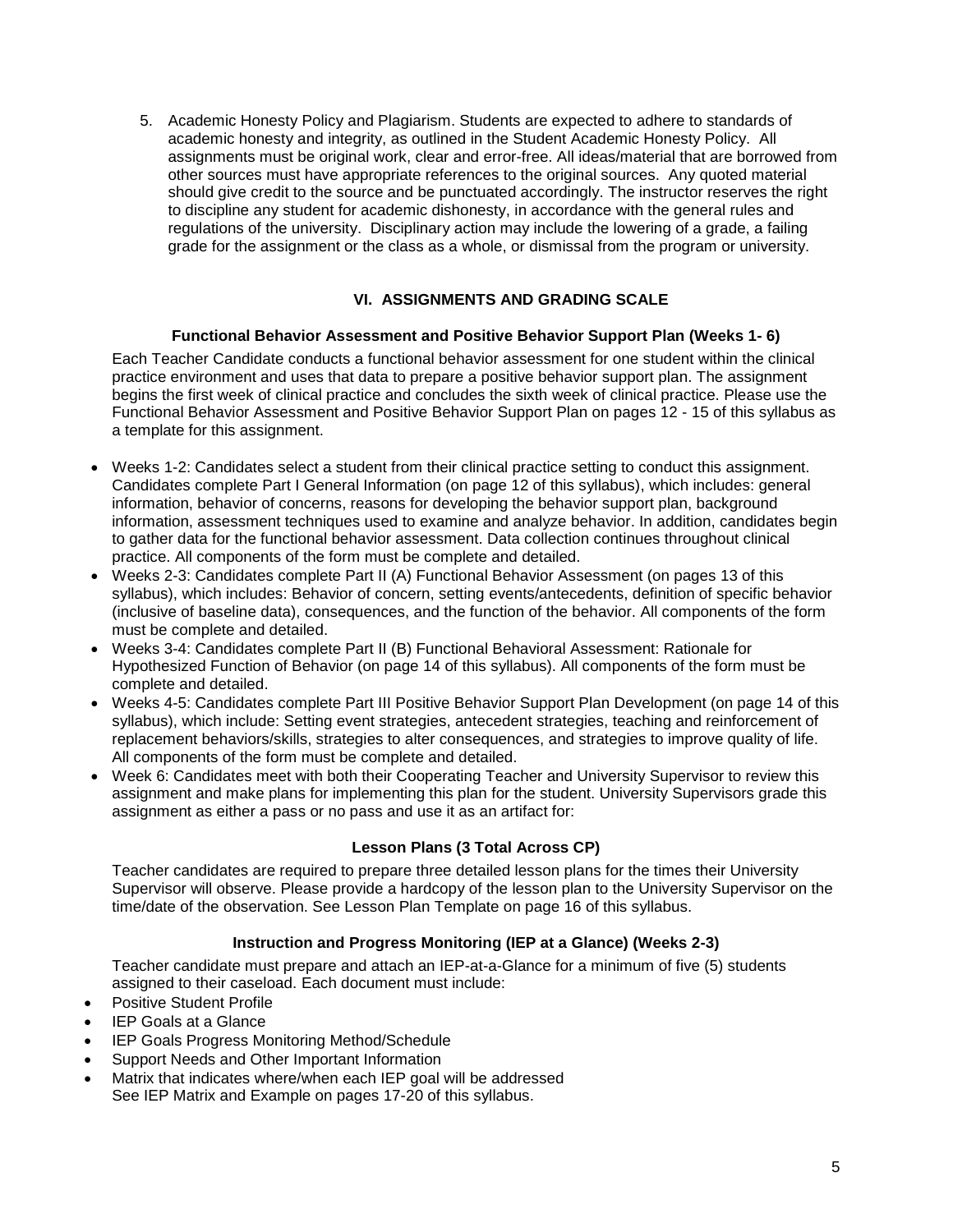## **Scheduling and Planning (Weekly Schedule) (Weeks 3-4)**

<span id="page-5-0"></span>Teacher Candidate must prepare and attach a weekly schedule. Schedule must include:

- Education Specialist Teacher Schedule
- Paraeducator Schedule
- Student Schedule
- Related Service Professionals Therapy/Support Time

# **Individualized Transition Development Plan (Week 7)**

Prior to the completion of a Preliminary Education Specialist program, each Education Specialist candidate must complete an Individualized Transition Development Plan (ITDP) that summarizes the candidate's strengths, areas of need for continued professional growth, and possible future professional development activities, inclusive of up to 12 semester units of university coursework. The plan is based upon the candidate's reflections on performance in coursework and assessed performance on the Education Specialist Teacher Performance Expectations in clinical practice. The ITDP is developed with input from the candidate's university supervisor and cooperating teacher and must be approved and signed by the candidate, the candidate's university supervisor, and the Education Specialist credential program coordinator or designee. The ITDP is used by the candidate to assist in the development of an Individualized Induction Plan (IIP) that will guide advanced preparation and application of knowledge and skills in the candidate's Clear Credential preparation program.

# **Grading: Credit/No Credit**

<span id="page-5-1"></span>The candidate's university supervisor, in collaboration with the cooperating teacher, prepares a Clinical Practice Summary report and completes the ES TPE assessment based upon observations and clinical practice cooperating teacher feedback. The rubric on pages 7 and 8 of this syllabus provide guidance for assigning a performance score on the clinical practice assessment document. These documents are presented to the teacher candidate at the exit meeting and all participants sign the documents. These documents serve as official verification of successful completion of Clinical Practice and are required for the University to be able to recommend a candidate for a credential at the end of the program.

- 1. A grade of CREDIT (CR) or NO CREDIT (NC) will be assigned for clinical practice experiences by the university supervisor. If a credential candidate has not successfully met the Education Specialist Teacher Performance Expectations at an appropriate level (approaching in CP I, met in CP II), the candidate may be required to extend or repeat the experience.
- 2. If a candidate is unsuccessful in a clinical practice experience, a grade of NO CREDIT will be given. Granting of an additional opportunity for clinical practice will be made based on the circumstances under which the original NO CREDIT was given.
- 3. Should a candidate be in the potential situation of receiving NO CREDIT for clinical practice, the university supervisor and cooperating teacher must complete a Statement of Concern (SOC) as soon as possible and provide copies to the Program Coordinator. The documentation in the SOC, the action plan, and the follow up steps to the plan are key documents that are used to verify inadequate performance in clinical practice, if the action plan is not achieved.
- 4. Should a second clinical practice experience be recommended, the candidate must re-register for the clinical practice course prior to the new placement being made.

# **Conditions for Removal from School Site**

<span id="page-5-2"></span>A candidate will be removed from the school site and a Statement of Concern documenting the situation will be written immediately if a candidate:

- 1. endangers students or others;
- 2. violates recognized codes of conduct, e.g. CSUSM Student Code of Conduct, CSUSM Academic Honesty Policy NEA Code of Ethics, CA Education Code Section 44932; and/or
- 3. is dismissed from the classroom or school site by the Cooperating Teacher or site or district administrator.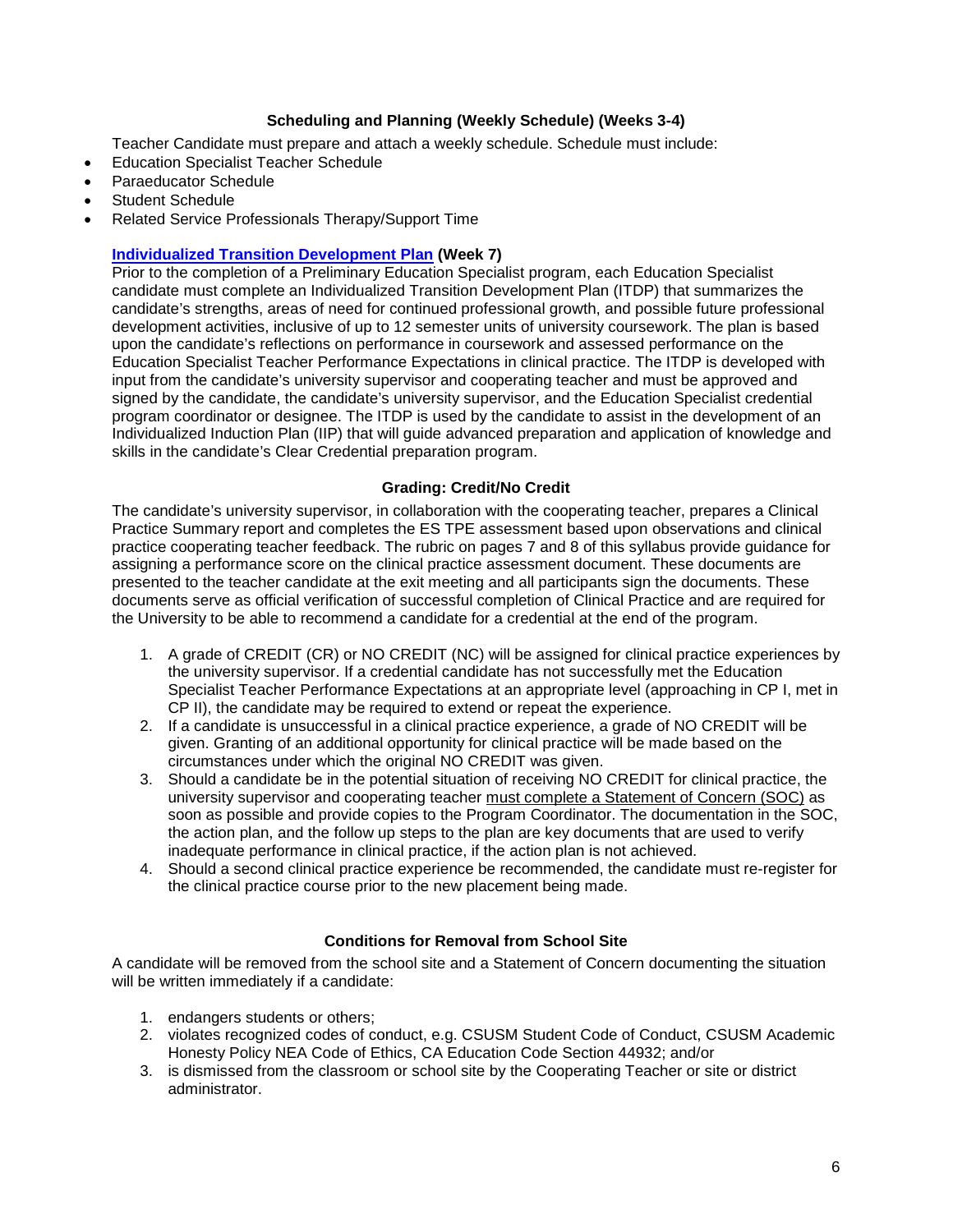The following rubric describes the timeframe, conditions, and expected evaluated behaviors and artifacts for each of the 4 performance levels on the *CSUSM Moderate/Severe Education Specialist TPE Clinical Practice Assessment* instrument. It clarifies the performance standard or criteria represented by the Does Not Meet (1), Approaching (2), Meets (3), and Exceptional (4) clinical rating for a TPE element on the 4 point rating scale. The University Supervisor and Cooperating Teacher can independently use this rubric and then confer as to the appropriate rating on a TPE element for a candidate they both are mentoring. A candidate must earn at least a Meets (3) score on each TPE element to get credit for the element in clinical practice.

| cili lical practice.                                                                                                                                                                                                                                                                                                                                                                                                                                                                                                                                                                                                                                                                                                |                                                                                                                                                                                                                                                                                                                                                                                                                                                                                                                                                                                                                                                                                                          |                                                                                                                                                                                                                                                                                                                                                                                                                                                                                                                                                                                                                                                                                                                |                                                                                                                                                                                                                                                                                                                                                                                                                                                                                                                                                                                                                                                                                                             |
|---------------------------------------------------------------------------------------------------------------------------------------------------------------------------------------------------------------------------------------------------------------------------------------------------------------------------------------------------------------------------------------------------------------------------------------------------------------------------------------------------------------------------------------------------------------------------------------------------------------------------------------------------------------------------------------------------------------------|----------------------------------------------------------------------------------------------------------------------------------------------------------------------------------------------------------------------------------------------------------------------------------------------------------------------------------------------------------------------------------------------------------------------------------------------------------------------------------------------------------------------------------------------------------------------------------------------------------------------------------------------------------------------------------------------------------|----------------------------------------------------------------------------------------------------------------------------------------------------------------------------------------------------------------------------------------------------------------------------------------------------------------------------------------------------------------------------------------------------------------------------------------------------------------------------------------------------------------------------------------------------------------------------------------------------------------------------------------------------------------------------------------------------------------|-------------------------------------------------------------------------------------------------------------------------------------------------------------------------------------------------------------------------------------------------------------------------------------------------------------------------------------------------------------------------------------------------------------------------------------------------------------------------------------------------------------------------------------------------------------------------------------------------------------------------------------------------------------------------------------------------------------|
| Does Not Meet (1)<br>(the standard)                                                                                                                                                                                                                                                                                                                                                                                                                                                                                                                                                                                                                                                                                 | Approaching (2)<br>(meeting the standard)                                                                                                                                                                                                                                                                                                                                                                                                                                                                                                                                                                                                                                                                | Meets (3) (the standard)                                                                                                                                                                                                                                                                                                                                                                                                                                                                                                                                                                                                                                                                                       | Exceptional (4)                                                                                                                                                                                                                                                                                                                                                                                                                                                                                                                                                                                                                                                                                             |
| Requires significant<br>more understanding,<br>instruction, and/or<br>experience                                                                                                                                                                                                                                                                                                                                                                                                                                                                                                                                                                                                                                    | Understands but<br>requires additional<br>coaching or clarification                                                                                                                                                                                                                                                                                                                                                                                                                                                                                                                                                                                                                                      | Meets the standard as<br>stated in the ES TPE at<br>the level of a novice<br>teacher                                                                                                                                                                                                                                                                                                                                                                                                                                                                                                                                                                                                                           | Performs the standard<br>as stated in the ES TPE<br>at an exceptional level,<br>well beyond novice                                                                                                                                                                                                                                                                                                                                                                                                                                                                                                                                                                                                          |
| Given the timeframe of<br>the clinical practice<br>experience (i.e., 50<br>days for Mild/Moderate<br>clinical practice and 35<br>days for<br>Moderate/Severe<br>clinical practice) and the<br>modeling, guided<br>practice, and coaching<br>provided by the<br><b>Cooperating Teacher</b><br>(Intern Support<br>Provider) and University<br>Supervisor, either or<br><b>both</b> the University<br>Supervisor and/or<br><b>Cooperating Teacher's</b><br>assess via their<br>observations and/or<br>examination of the<br>artifacts (e.g.,<br>assessment report,<br>observation report,<br>lesson plans) provided<br>by the candidate for the<br>given TPE element<br>leads to the conclusion<br>that the candidate: | Given the timeframe of<br>the clinical practice<br>experience (i.e., 50<br>days for Mild/Moderate<br>clinical practice and 35<br>days for<br>Moderate/Severe<br>clinical practice) and the<br>modeling, guided<br>practice, and coaching<br>provided by the<br><b>Cooperating Teacher</b><br>(Intern Support<br>Provider) and University<br>Supervisor, either or<br>both the University<br>Supervisor and/or<br><b>Cooperating Teacher</b><br>assess via their<br>observations and/or<br>examination of the<br>artifacts (e.g.,<br>assessment report,<br>observation report,<br>lesson plans) provided<br>by the candidate for the<br>given TPE element that<br>the candidate:<br>has demonstrated, but | Given the timeframe of<br>the clinical practice<br>experience (i.e., 50<br>days for Mild/Moderate<br>clinical practice and 35<br>days for<br>Moderate/Severe<br>clinical practice) and the<br>modeling, guided<br>practice, and coaching<br>provided by the<br><b>Cooperating Teacher</b><br>(Intern Support<br>Provider) and University<br>Supervisor, both the<br><b>University Supervisor</b><br>and Cooperating<br>Teacher assess via<br>their observations and<br>examination of the<br>artifacts (e.g.,<br>assessment report,<br>observation report,<br>lesson plans) provided<br>by the candidate for the<br>given TPE element that<br>there is adequate<br>evidence to conclude<br>that the candidate: | Given the timeframe of<br>the clinical practice<br>experience (i.e., 50<br>days for Mild/Moderate<br>clinical practice and 35<br>days for<br>Moderate/Severe<br>clinical practice) and the<br>modeling, guided<br>practice, and coaching<br>provided by the<br><b>Cooperating Teacher</b><br>(Intern Support<br>Provider) and University<br>Supervisor, both the<br><b>University Supervisor</b><br>and Cooperating<br>Teacher assess via<br>their observations and<br>examination of the<br>artifacts (e.g.,<br>assessment report,<br>observation report,<br>lesson plans) provided<br>by the candidate for the<br>given TPE element that<br>there is ample evidence<br>to conclude that the<br>candidate: |
| has demonstrates the                                                                                                                                                                                                                                                                                                                                                                                                                                                                                                                                                                                                                                                                                                | not yet consistently,                                                                                                                                                                                                                                                                                                                                                                                                                                                                                                                                                                                                                                                                                    | has consistently                                                                                                                                                                                                                                                                                                                                                                                                                                                                                                                                                                                                                                                                                               | has consistently                                                                                                                                                                                                                                                                                                                                                                                                                                                                                                                                                                                                                                                                                            |
| knowledge and/or                                                                                                                                                                                                                                                                                                                                                                                                                                                                                                                                                                                                                                                                                                    | the knowledge and/or                                                                                                                                                                                                                                                                                                                                                                                                                                                                                                                                                                                                                                                                                     | demonstrated the                                                                                                                                                                                                                                                                                                                                                                                                                                                                                                                                                                                                                                                                                               | demonstrated the                                                                                                                                                                                                                                                                                                                                                                                                                                                                                                                                                                                                                                                                                            |
| practice articulated in                                                                                                                                                                                                                                                                                                                                                                                                                                                                                                                                                                                                                                                                                             | practice articulated in                                                                                                                                                                                                                                                                                                                                                                                                                                                                                                                                                                                                                                                                                  | knowledge and/or                                                                                                                                                                                                                                                                                                                                                                                                                                                                                                                                                                                                                                                                                               | knowledge and/or                                                                                                                                                                                                                                                                                                                                                                                                                                                                                                                                                                                                                                                                                            |
| the TPE element                                                                                                                                                                                                                                                                                                                                                                                                                                                                                                                                                                                                                                                                                                     | the TPE element                                                                                                                                                                                                                                                                                                                                                                                                                                                                                                                                                                                                                                                                                          | practice articulated in                                                                                                                                                                                                                                                                                                                                                                                                                                                                                                                                                                                                                                                                                        | practice articulated in                                                                                                                                                                                                                                                                                                                                                                                                                                                                                                                                                                                                                                                                                     |
| criterion with little                                                                                                                                                                                                                                                                                                                                                                                                                                                                                                                                                                                                                                                                                               | criterion and requires                                                                                                                                                                                                                                                                                                                                                                                                                                                                                                                                                                                                                                                                                   | the TPE element                                                                                                                                                                                                                                                                                                                                                                                                                                                                                                                                                                                                                                                                                                | the TPE element                                                                                                                                                                                                                                                                                                                                                                                                                                                                                                                                                                                                                                                                                             |
| frequency and will                                                                                                                                                                                                                                                                                                                                                                                                                                                                                                                                                                                                                                                                                                  | and will benefit from                                                                                                                                                                                                                                                                                                                                                                                                                                                                                                                                                                                                                                                                                    | criterion with minimal                                                                                                                                                                                                                                                                                                                                                                                                                                                                                                                                                                                                                                                                                         | criterion without need                                                                                                                                                                                                                                                                                                                                                                                                                                                                                                                                                                                                                                                                                      |
| require extensive                                                                                                                                                                                                                                                                                                                                                                                                                                                                                                                                                                                                                                                                                                   | further modeling,                                                                                                                                                                                                                                                                                                                                                                                                                                                                                                                                                                                                                                                                                        | need for further                                                                                                                                                                                                                                                                                                                                                                                                                                                                                                                                                                                                                                                                                               | for further modeling,                                                                                                                                                                                                                                                                                                                                                                                                                                                                                                                                                                                                                                                                                       |
| modeling, coaching,                                                                                                                                                                                                                                                                                                                                                                                                                                                                                                                                                                                                                                                                                                 | coaching, and/or                                                                                                                                                                                                                                                                                                                                                                                                                                                                                                                                                                                                                                                                                         | modeling, coaching or                                                                                                                                                                                                                                                                                                                                                                                                                                                                                                                                                                                                                                                                                          | coaching or clarification                                                                                                                                                                                                                                                                                                                                                                                                                                                                                                                                                                                                                                                                                   |
| instruction, and clinical                                                                                                                                                                                                                                                                                                                                                                                                                                                                                                                                                                                                                                                                                           | clarification to achieve                                                                                                                                                                                                                                                                                                                                                                                                                                                                                                                                                                                                                                                                                 | clarification                                                                                                                                                                                                                                                                                                                                                                                                                                                                                                                                                                                                                                                                                                  | has provided multiple                                                                                                                                                                                                                                                                                                                                                                                                                                                                                                                                                                                                                                                                                       |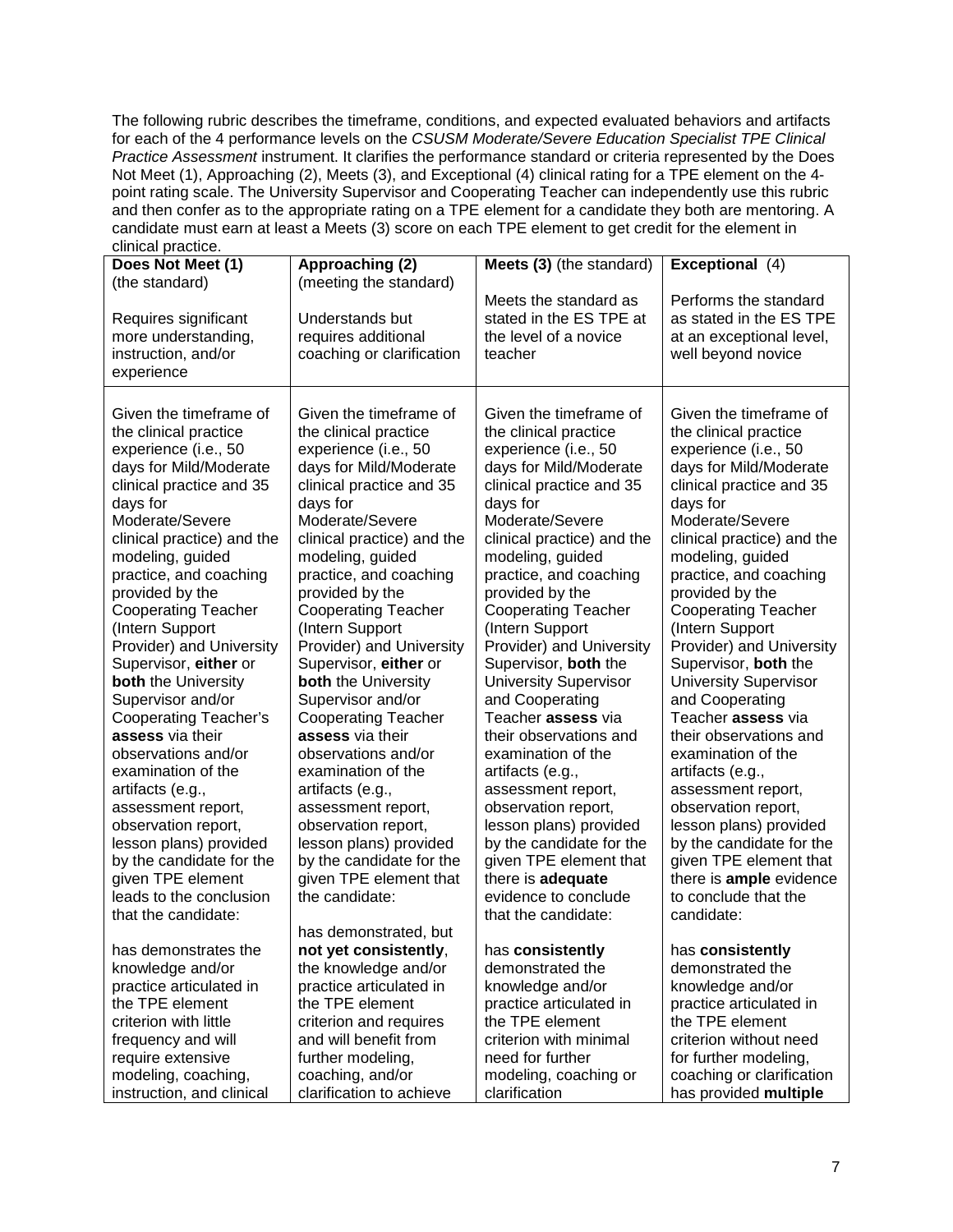| experience to potentially                                                                                                                  | the criterion                                                                          | has provided evidences     | evidences that are         |
|--------------------------------------------------------------------------------------------------------------------------------------------|----------------------------------------------------------------------------------------|----------------------------|----------------------------|
| achieve the criterion                                                                                                                      | performance                                                                            | that are (a) relevant      | clearly (a) relevant       |
| performance                                                                                                                                | has provided some, but                                                                 | examples, (b)              | examples, (b)              |
| has provided few or no                                                                                                                     | not yet sufficient,                                                                    | appropriate to the         | appropriate to the         |
| evidences that are                                                                                                                         | evidences that are (a)                                                                 | content of the TPE         | content of the TPE         |
| assessed as (a)                                                                                                                            | relevant examples, (b)                                                                 | element, and (c)           | element, and (c)           |
| relevant examples, (b)                                                                                                                     | appropriate to the                                                                     | adequate to                | adequate to                |
| appropriate to the                                                                                                                         | content of the TPE                                                                     | demonstrate the            | demonstrate the            |
| content of the TPE                                                                                                                         | element, and (c)                                                                       | criterion as stated in the | criterion as stated in the |
| element, or (c)                                                                                                                            | adequate to                                                                            | <b>TPE</b> element         | <b>TPE</b> element         |
| adequate to                                                                                                                                | demonstrate the                                                                        | can describe and           | can independently          |
| demonstrate the                                                                                                                            | criterion as stated in the                                                             | explain, with little to no | (without prompting)        |
| criterion as stated in the                                                                                                                 | <b>TPE</b> element                                                                     | prompting, ways in         | describe and explain       |
| TPE element                                                                                                                                | requires some                                                                          | which the provided         | in detail ways in which    |
| even when provided                                                                                                                         | prompting, when asked                                                                  | artifact(s) and/or his/her | the provided artifact(s)   |
| with prompting and                                                                                                                         | to describe and explain                                                                | assessment, instruction,   | and/or his/her             |
| direct questioning, has                                                                                                                    | ways in which the                                                                      | decision-making, and       | assessment, instruction,   |
| difficulty identifying                                                                                                                     | provided artifact(s)                                                                   | collaborative behaviors    | decision-making, and       |
| ways in which the                                                                                                                          | and/or his/her                                                                         | illustrate performance of  | collaborative behaviors    |
| provided artifact(s)                                                                                                                       | assessment, instruction,                                                               | the TPE element's          | illustrate performance of  |
| and/or his/her                                                                                                                             | decision-making, and                                                                   | criterion                  | the TPE element's          |
| assessment, instruction,<br>decision-making, and<br>collaborative behaviors<br>illustrate performance of<br>the TPE element's<br>criterion | collaborative behaviors<br>illustrate performance of<br>the TPE element's<br>criterion |                            | criterion                  |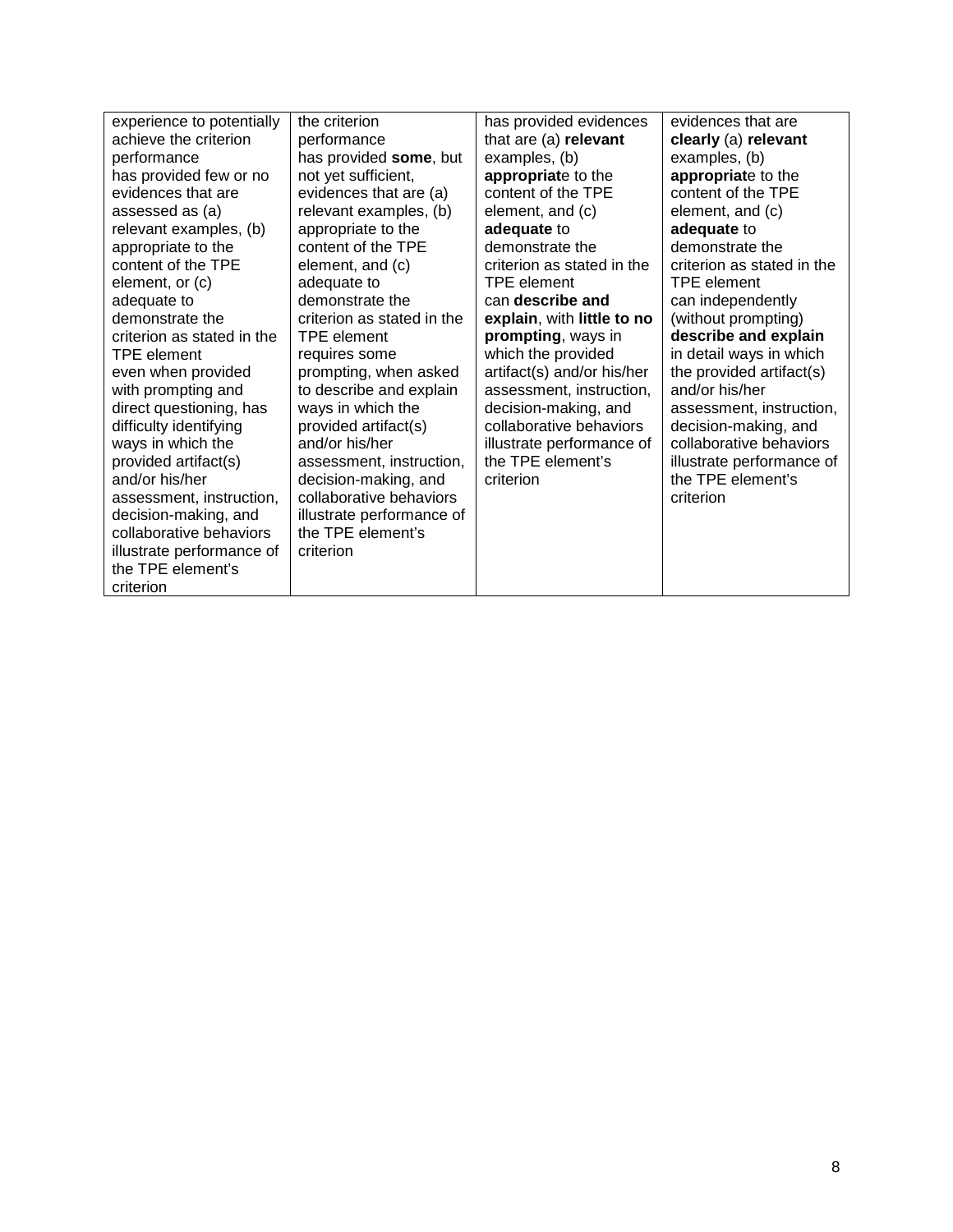# **VII. COURSE SCHEDULE**

<span id="page-8-3"></span><span id="page-8-2"></span><span id="page-8-1"></span><span id="page-8-0"></span>

| Week             | Arrange a time with university supervisor (US) to meet cooperating teacher (CT), principal,<br>special educators, and support personnel on site. Share course syllabi and ES TPEs with your<br>CT.<br>Gather info on school (e.g., handbooks, maps, schedules, discipline policy, special education<br>services and procedures).<br>Work in accordance with your CT's contract hours. Be available before and after school.<br>Attend faculty/staff meetings and in-service events, and participate in other appropriate<br>professional activities that do not conflict with your evening credential courses. If you must be<br>absent or leave early, inform your CT in advance.<br>In collaboration with CT, plan for opportunities to teach, assess, observe, attend meetings and<br>take on all special education responsibilities.<br>Confer with CT to plan a) short and long-range goals, b) activities to ensure accomplishment of<br>the Moderate/Severe Education Specialist TPEs, and c) assumption of full teaching and<br>other special education job responsibilities during your clinical experience.<br>Be sure you, the CT, and your university supervisor have made a plan to ensure you have<br>opportunities to demonstrate the competencies on the Moderate/Severe Education Specialist<br><b>TPE Clinical Practice Assessment.</b><br>Begin working on Functional Behavior Assessment and Positive Behavior Support Plan. |
|------------------|--------------------------------------------------------------------------------------------------------------------------------------------------------------------------------------------------------------------------------------------------------------------------------------------------------------------------------------------------------------------------------------------------------------------------------------------------------------------------------------------------------------------------------------------------------------------------------------------------------------------------------------------------------------------------------------------------------------------------------------------------------------------------------------------------------------------------------------------------------------------------------------------------------------------------------------------------------------------------------------------------------------------------------------------------------------------------------------------------------------------------------------------------------------------------------------------------------------------------------------------------------------------------------------------------------------------------------------------------------------------------------------------------------------------------------------------------|
| Weeks<br>$2 - 3$ | 1st Observation from University Supervisor: Prepare lesson plan for observation period. Be<br>sure to have hardcopy ready at the time of the visit.<br>Instruction and Progress Monitoring Assignment (Program-at-a-Glance) DUE to<br><b>University Supervisor.</b><br>Meet with your US and CT to note progress on the M/S ED TPEs.<br>Confer with CT regarding your performance, lesson planning, and other appropriate topics.                                                                                                                                                                                                                                                                                                                                                                                                                                                                                                                                                                                                                                                                                                                                                                                                                                                                                                                                                                                                                |
| Weeks<br>$3-5$   | Take over all special education responsibilities for a minimum of 2 weeks. This full-time<br>teaching can be extended with mutual agreement of TC/CT.<br>2 <sup>nd</sup> Observation from University Supervisor: Prepare lesson plan for observation period. Be<br>sure to have hardcopy ready at the time of the visit.<br>Scheduling and Planning Assignment DUE to University Supervisor.<br>Meet regularly with your US and CT to note progress on the M/S ES TPEs.<br>Complete with the US and CT, appropriate items on the Preliminary Moderate/Severe<br><b>Education Specialist TPEs Clinical Practice Assessment at or following each visit. Review</b><br>the form regularly. The goal is for each item to be addressed by the end of the clinical<br>practice experience.                                                                                                                                                                                                                                                                                                                                                                                                                                                                                                                                                                                                                                                             |
| Weeks<br>$5-6$   | 3 <sup>rd</sup> Observation from University Supervisor: Prepare lesson plan for observation period. Be<br>sure to have hardcopy ready at the time of the visit.<br>Week 6 Functional Behavior Assessment and Positive Behavior Support Plan DUE to<br><b>University Supervisor.</b>                                                                                                                                                                                                                                                                                                                                                                                                                                                                                                                                                                                                                                                                                                                                                                                                                                                                                                                                                                                                                                                                                                                                                              |
| Week<br>7        | Your US will arrange for a 3-way "exit interview" with you and the CT.<br>Your US and CT will sign off on the Preliminary Moderate/Severe Education Specialist<br>TPEs Clinical Practice Assessment and Teacher Candidate Summary, which along with your<br>Moderate/Severe Individualized Transition Development Plan serve as your<br>recommendation for the credential                                                                                                                                                                                                                                                                                                                                                                                                                                                                                                                                                                                                                                                                                                                                                                                                                                                                                                                                                                                                                                                                        |

٦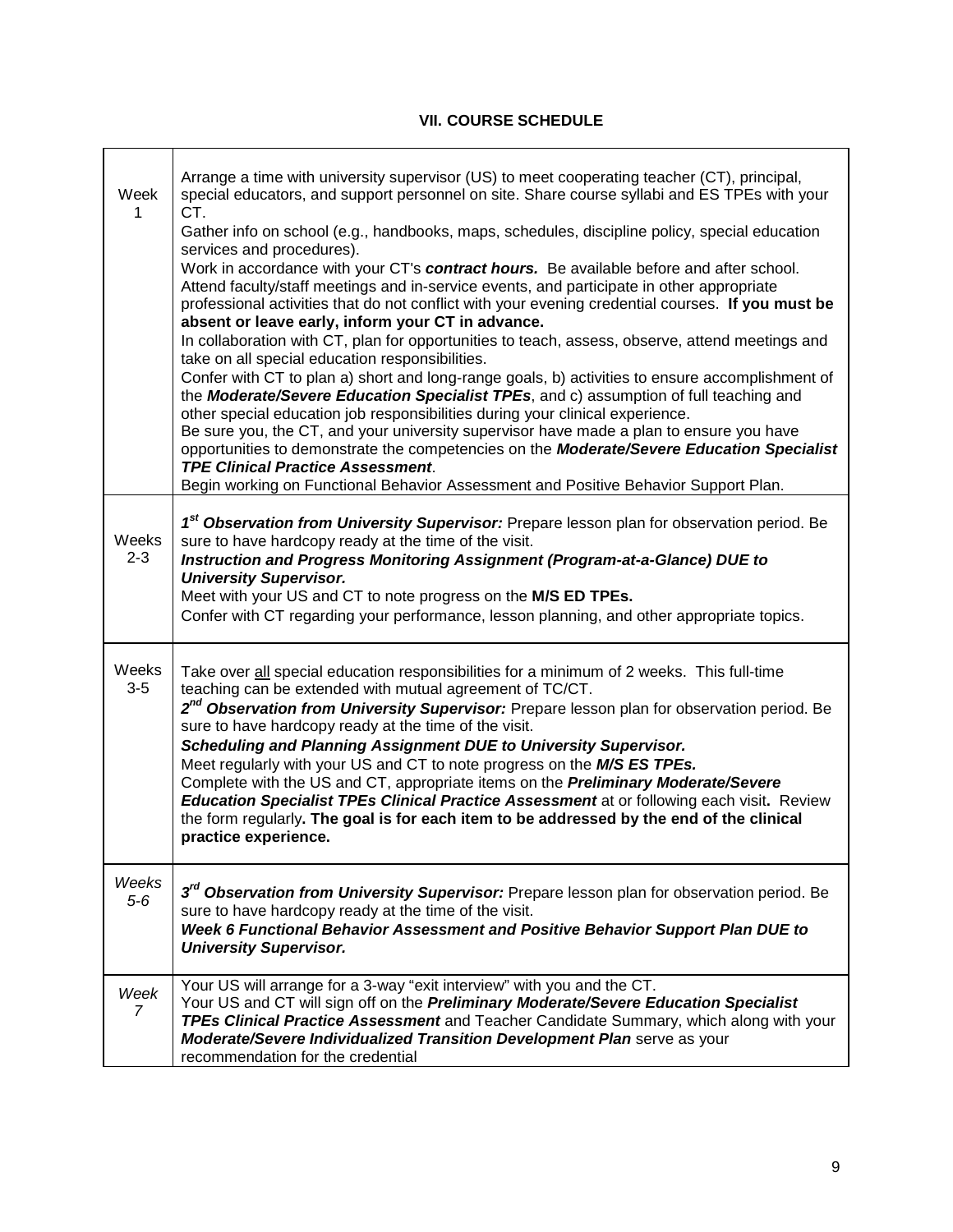## <span id="page-9-0"></span>**VIII. COURSE FEATURES**

### **Authorization to Teach English Learners**

<span id="page-9-1"></span>This credential program has been specifically designed to prepare teachers for the diversity of languages often encountered in California public school classrooms. The authorization to teach English learners is met through the infusion of content and experiences within the credential program, as well as additional coursework. Students successfully completing this program receive a credential with authorization to teach English learners.

#### **Students with Disabilities Requiring Reasonable Accommodations**

<span id="page-9-2"></span>Candidates with disabilities who require reasonable accommodations must be approved for services by providing appropriate and recent documentation to the Office of Disable Student Services (DSS). This office is located in Craven Hall 4300, and can be contacted by phone at (760) 750-4905, or TTY (760) 750-4909. Candidates authorized by DSS to receive reasonable accommodations should meet with their instructor during office hours or, in order to ensure confidentiality, in a more private setting.

#### **Academic Writing Requirement**

<span id="page-9-4"></span><span id="page-9-3"></span>This course ensures that the university's minimum 2,500-word per course writing requirement is met through the course assignments, reflections, and postings for Education Specialist standard.

#### **CSUSM Academic Honesty Policy**

Students will be expected to adhere to standards of academic honesty and integrity, as outlined in the Student Academic Honesty Policy. All written work and oral presentation assignments must be original work. All ideas/materials that are borrowed from other sources must have appropriate references to the original sources. Any quoted material should give credit to the source and be punctuated with quotation marks. Teacher candidates are responsible for honest completion of their work. There will be no tolerance for infractions. Incidents of Academic Dishonesty will be reported to the Dean of Students. Sanctions at the University level may include suspension or expulsion from the University.

### <span id="page-9-5"></span>**Plagiarism**

As educators, teacher candidates will do their own work and contribute equally to group projects and processes. Plagiarism and cheating is unacceptable under any circumstances. If you are in doubt about whether your work is paraphrased or plagiarized, see the Plagiarism Prevention for Students website, [http://library.csusm.edu/plagiarism/index.html.](http://library.csusm.edu/plagiarism/index.html) For questions about academic honesty, please consult the University catalog.

#### **School of Education Attendance Policy – Clinical Practice**

<span id="page-9-6"></span>All teacher candidates are expected to be present at their assigned school site as scheduled by program requirements and the specific school site calendar and teaching contract. Should the teacher candidate have extenuating circumstances, s/he should contact the University Supervisor and Program Coordinator as soon as possible.

#### **Electronic Communication**

<span id="page-9-7"></span>Electronic correspondence is part of your professional interactions. If you need to contact an instructor, cooperating teacher, on-site liaison, university supervisor, or classmate, email is often the easiest way to do so. Please be reminded that electronic correspondences are a very specific form of communication with their own nuances, meaning, and etiquette. For instance, electronic messages sent with all upper case letters, major typos, or slang often communicates more than the sender originally intended. With that said, please be mindful of all electronic messages and craft them with professionalism and care.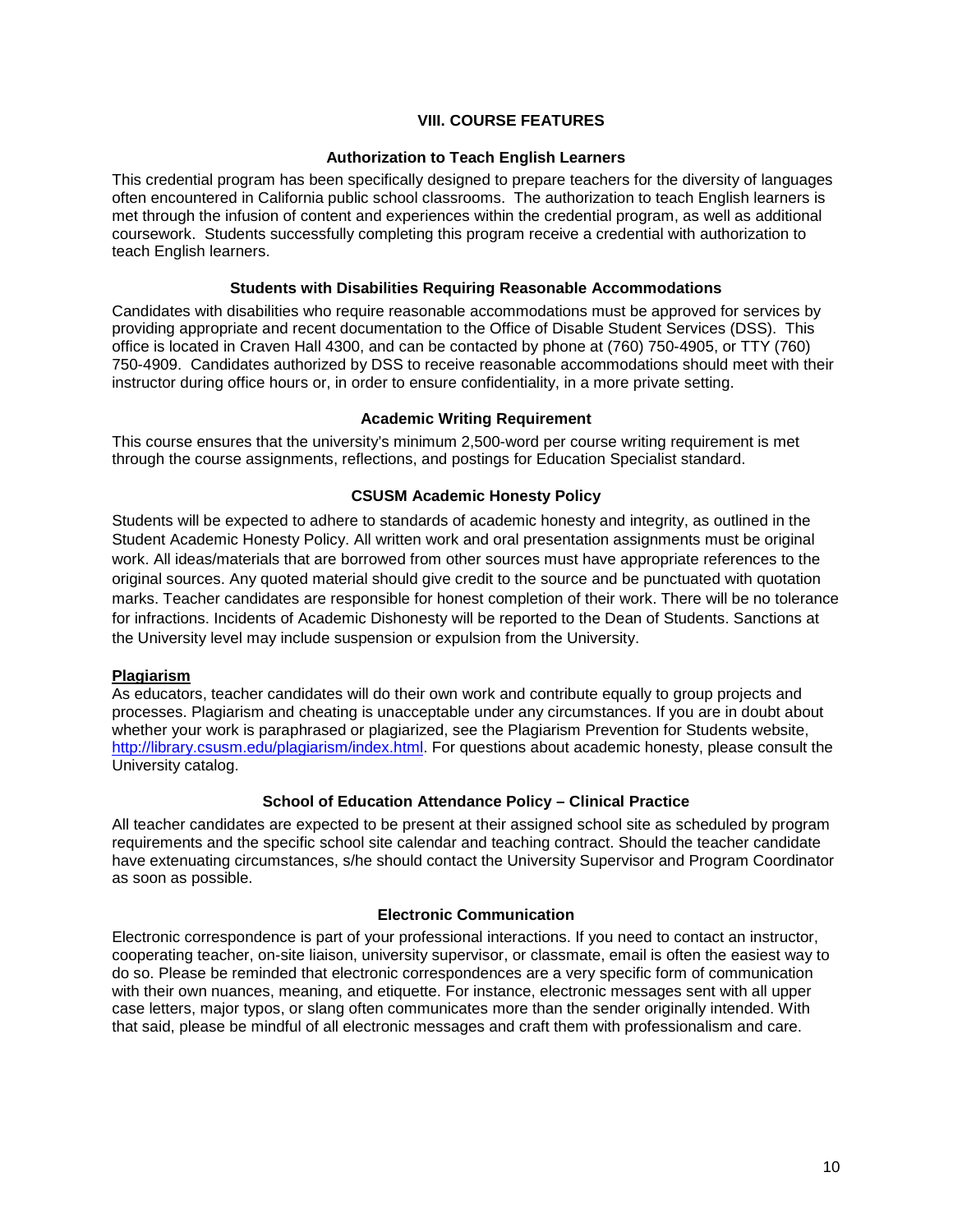Things to consider in electronic communication:

- Would I say in person what this e-mail specifically says?
- How could this e-mail be misconstrued?
- Does this e-mail represent my highest self?
- Am I sending this e-mail to avoid a face-to-face conversation?

### **TaskStream Enrollment and Postings**

<span id="page-10-0"></span>**TaskStream Enrollment and Postings.** The School of Education uses TaskStream to manage candidates' TPE, clinical practice, signature assignment, and disposition assessments. Candidates must be enrolled in TaskStream throughout the Mild/Moderate and Moderate/Severe Education Specialist program(s). Enrollment fees are paid by going to [www.taskstream.com](http://www.taskstrem.com/) and registering for at least one year. Concurrent candidates and candidates completing both the Mild/Moderate and Moderate/Severe credentials should enroll for at least two years. After enrolling, access the Education Specialist program - *Prelim Mild/Mod & Mod/Sev Ed Spec Credential 2013* - by going to your home page, finding the Self-Enrollment area and clicking the *Enter Code* button. Then enter *edspecialist* as the program code. If this is the correct program, click the *Enroll* button. The Education Specialist program now will show up on your TaskStream home page when you log in. Be sure to remember your own exact enrollment name and password.

## **IX. FORMS TO BE USED BY CANDIDATE, SUPERVISORS, AND COOPERATING TEACHERS**

<span id="page-10-1"></span>See on the following pages the forms referenced in the schedule and course and grading scale above that are used by the candidate, supervisors, and cooperating teachers to complete required clinical assignments and observations.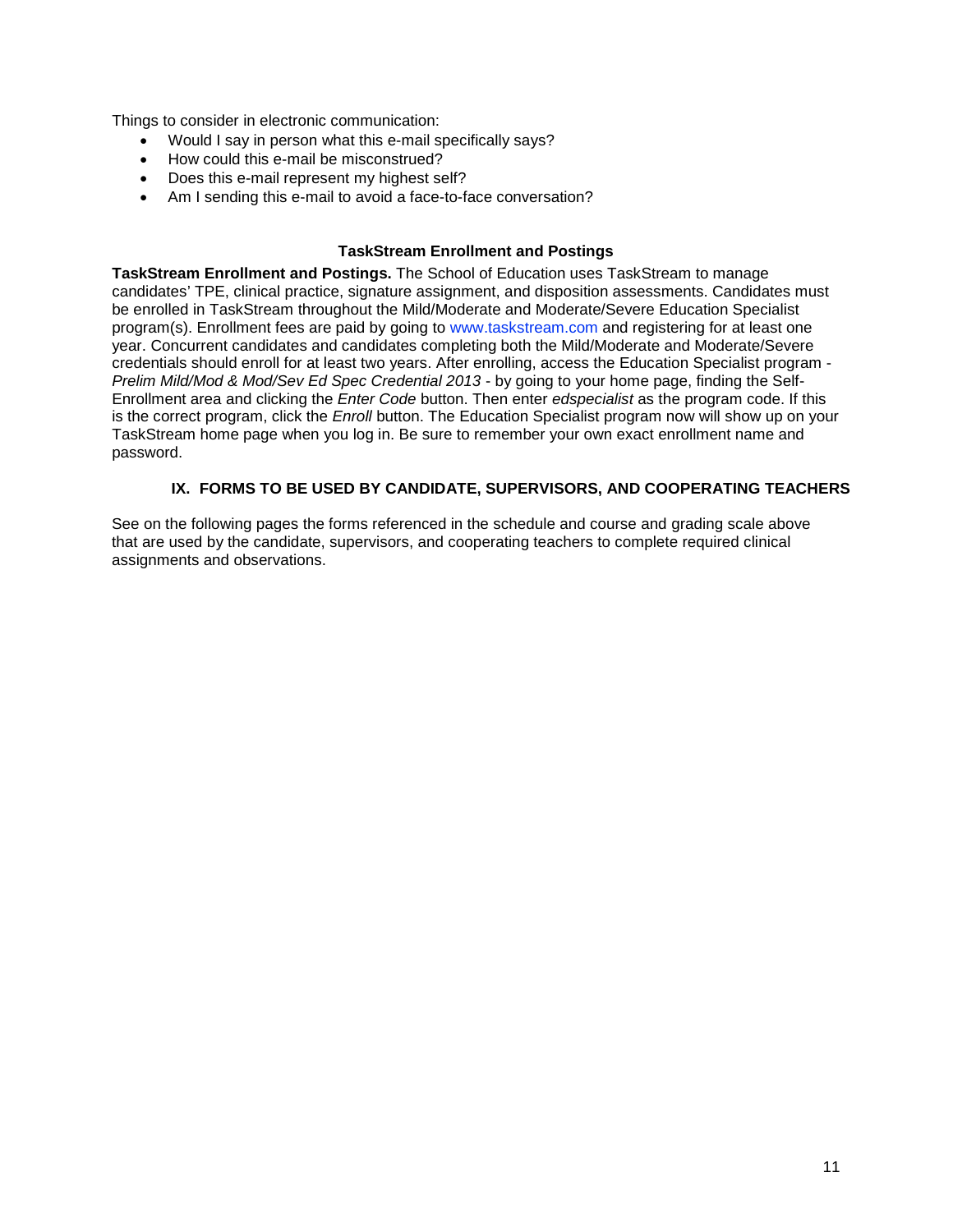# <span id="page-11-0"></span>**FUNCTIONAL BEHAVIOR ASSESSMENT AND POSITIVE BEHAVIOR SUPPORT PLAN**

| Part I - General Information<br>Student Name <sub>___</sub> ______________                                                                                                                                                  |                        |               | DOB/Age ________ Grade_________ Date_________ |  |
|-----------------------------------------------------------------------------------------------------------------------------------------------------------------------------------------------------------------------------|------------------------|---------------|-----------------------------------------------|--|
| Team Members __________________________________                                                                                                                                                                             |                        |               |                                               |  |
|                                                                                                                                                                                                                             |                        |               |                                               |  |
| <b>BEHAVIOR OF CONCERN (Briefly Stated):</b>                                                                                                                                                                                |                        |               |                                               |  |
| <b>REASON FOR DEVELOPING BEHAVIOR SUPPORT PLAN:</b><br>Behavior interferes with student's learning?<br>Behavior interferes with other students' learning?<br>Behavior led to student being removed from class or suspended? |                        |               |                                               |  |
| "GLOBAL" CONTEXTUAL BACKGROUND INFORMATION                                                                                                                                                                                  |                        |               |                                               |  |
|                                                                                                                                                                                                                             |                        |               |                                               |  |
|                                                                                                                                                                                                                             |                        |               |                                               |  |
|                                                                                                                                                                                                                             |                        |               |                                               |  |
|                                                                                                                                                                                                                             |                        |               |                                               |  |
|                                                                                                                                                                                                                             |                        |               |                                               |  |
|                                                                                                                                                                                                                             |                        |               |                                               |  |
|                                                                                                                                                                                                                             |                        |               |                                               |  |
|                                                                                                                                                                                                                             |                        |               |                                               |  |
|                                                                                                                                                                                                                             |                        |               |                                               |  |
|                                                                                                                                                                                                                             |                        |               |                                               |  |
|                                                                                                                                                                                                                             |                        |               |                                               |  |
| ASSESSMENT TECHNIQUES USED TO EXAMINE AND ANALYZE BEHAVIOR                                                                                                                                                                  |                        |               |                                               |  |
| _A-B-C _Frequency _Duration _Intensity _Permanent Product _Other<br>Interview:<br>(Circle all conducted) Other(s) _                                                                                                         | Student Teacher Parent | Administrator |                                               |  |
| $On a bit. \bigcap_{i=1}^{n} A_i$                                                                                                                                                                                           |                        |               |                                               |  |

• Specify Other(s)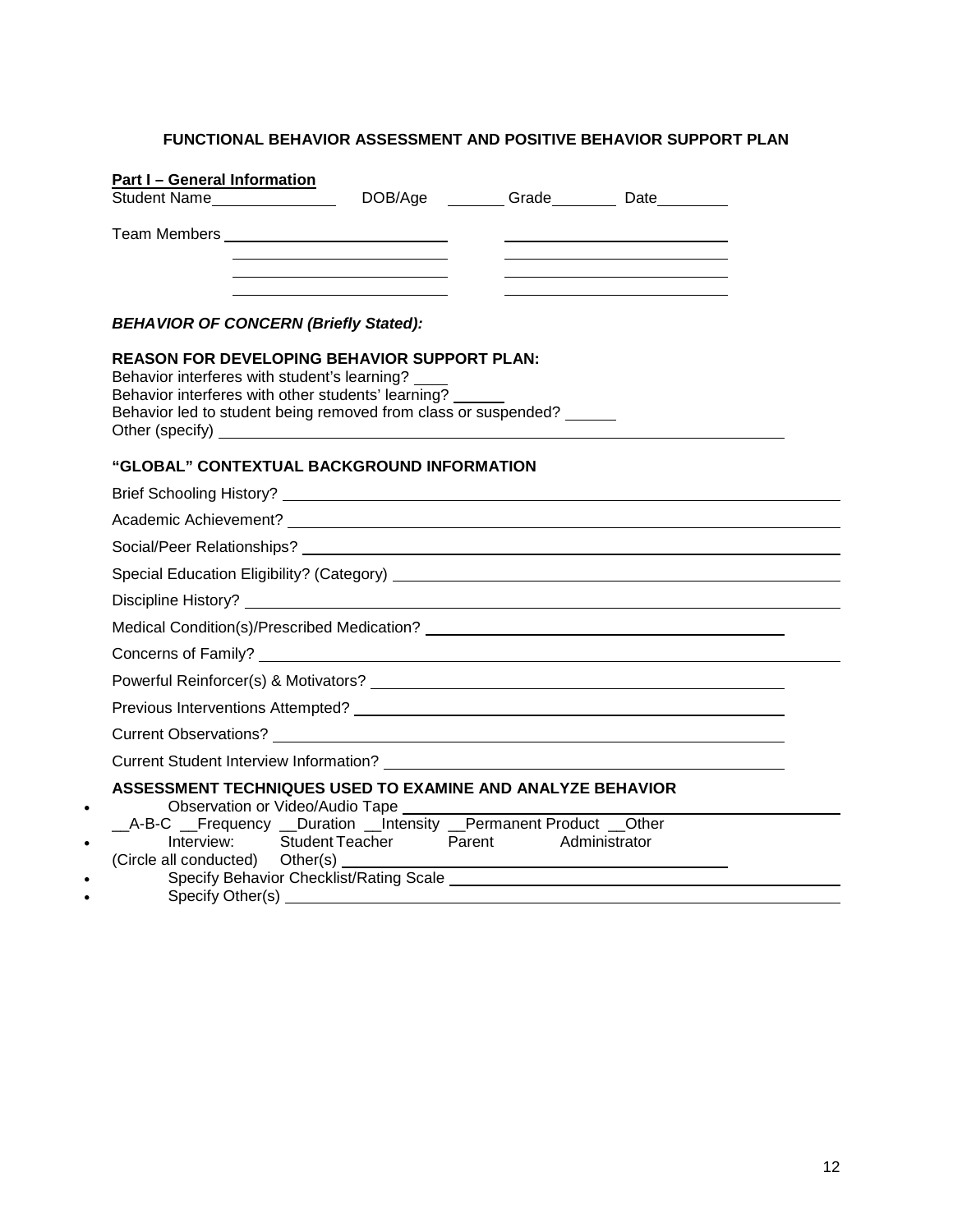## **Part II (A) – Functional Behavioral Assessment (FBA) Behavior of Concern**

| <b>Setting Events/Antecedents</b>                         | <b>Consequences</b>               |                            |                                                |  |  |  |  |  |  |  |  |  |  |
|-----------------------------------------------------------|-----------------------------------|----------------------------|------------------------------------------------|--|--|--|--|--|--|--|--|--|--|
|                                                           | <b>Function of Behavior</b>       |                            |                                                |  |  |  |  |  |  |  |  |  |  |
| (Typical situation(s), setting, (Exactly what the student |                                   |                            | (Events typically                              |  |  |  |  |  |  |  |  |  |  |
|                                                           | (Hypothesized purpose of behavior |                            |                                                |  |  |  |  |  |  |  |  |  |  |
| time before the behavior)                                 | does or does not do)              | following the behavior)    |                                                |  |  |  |  |  |  |  |  |  |  |
| or position (in bold) it represents)                      |                                   |                            |                                                |  |  |  |  |  |  |  |  |  |  |
| unstructured time in                                      | (Describe in                      | teacher attention          | <b>GET/OBTAIN</b>                              |  |  |  |  |  |  |  |  |  |  |
|                                                           | observable &                      |                            | choice                                         |  |  |  |  |  |  |  |  |  |  |
| academic instruction in                                   | measurable words                  | peer attention             | attention, relationship                        |  |  |  |  |  |  |  |  |  |  |
|                                                           | the                               |                            | objects, including \$                          |  |  |  |  |  |  |  |  |  |  |
| when directed to                                          | "operational"                     | verbal warning/reprimand   | meaningful instruction                         |  |  |  |  |  |  |  |  |  |  |
|                                                           | definition of                     |                            | play, fun                                      |  |  |  |  |  |  |  |  |  |  |
| when close to                                             | the behavior)                     | loss of privilege (what?)  | replication of chain of                        |  |  |  |  |  |  |  |  |  |  |
|                                                           |                                   |                            | events                                         |  |  |  |  |  |  |  |  |  |  |
| when unable to                                            | What does the                     | time away/out (where?)     | justice/fairness                               |  |  |  |  |  |  |  |  |  |  |
|                                                           | behavior                          |                            | control/power                                  |  |  |  |  |  |  |  |  |  |  |
| when provoked by                                          | look like and sound               | removal from class         | sensory                                        |  |  |  |  |  |  |  |  |  |  |
|                                                           | like?                             |                            | stimulation/energy                             |  |  |  |  |  |  |  |  |  |  |
| other                                                     |                                   | planning in planning room  | <b>AVOID/ESCAPE</b>                            |  |  |  |  |  |  |  |  |  |  |
|                                                           | How often does the                |                            | failure at task or demand                      |  |  |  |  |  |  |  |  |  |  |
| other                                                     | behavior                          | planning with adult (who?) | person or group                                |  |  |  |  |  |  |  |  |  |  |
|                                                           | occur?                            |                            | boredom/lack of meaning                        |  |  |  |  |  |  |  |  |  |  |
| other                                                     |                                   | detention (how long?)      | internal event                                 |  |  |  |  |  |  |  |  |  |  |
|                                                           | How long does the                 |                            | sensory input                                  |  |  |  |  |  |  |  |  |  |  |
|                                                           | behavior                          | in school suspension       | <b>ANGER/PROTEST</b>                           |  |  |  |  |  |  |  |  |  |  |
|                                                           | last when it does                 |                            | past actions                                   |  |  |  |  |  |  |  |  |  |  |
|                                                           | occur?                            |                            | lack of choice/control                         |  |  |  |  |  |  |  |  |  |  |
|                                                           | What is the                       |                            | lack of perceived fairness<br><b>UNIFORMED</b> |  |  |  |  |  |  |  |  |  |  |
|                                                           |                                   |                            | OTHER?                                         |  |  |  |  |  |  |  |  |  |  |
|                                                           | intensity/level                   |                            |                                                |  |  |  |  |  |  |  |  |  |  |
|                                                           | of danger of the<br>behavior?     |                            |                                                |  |  |  |  |  |  |  |  |  |  |
|                                                           |                                   |                            |                                                |  |  |  |  |  |  |  |  |  |  |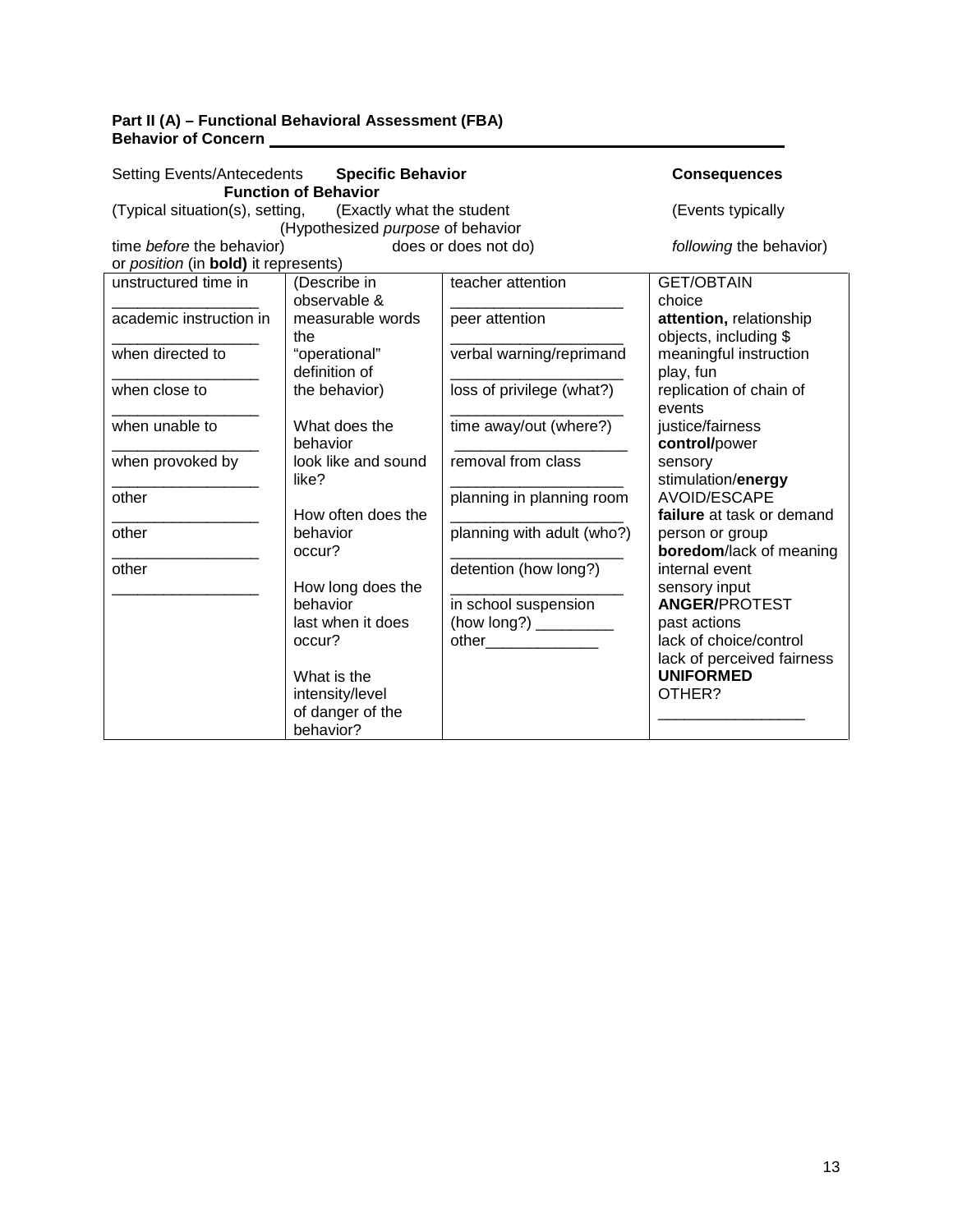## **Part II (B) – Functional Behavioral Assessment: Rationale for Hypothesized Function of Behavior**

| #1 Function of Behavior (Describe) | #2 Function of Behavior (Describe) |
|------------------------------------|------------------------------------|
|                                    |                                    |
|                                    |                                    |
|                                    |                                    |
|                                    |                                    |
|                                    |                                    |

What is the rationale (i.e., data-based evidence) for selecting this function? What from knowledge of student global background information, setting events, antecedent triggers, consequences following the behavior, and how the student's disability or other characteristics or variables influence the behavior suggests that this is why the behavior occurs?

| <b>Rationale for Function #1:</b> | <b>Rationale for Function #2:</b> |
|-----------------------------------|-----------------------------------|
|                                   |                                   |
|                                   |                                   |
|                                   |                                   |
|                                   |                                   |
|                                   |                                   |
|                                   |                                   |
|                                   |                                   |
|                                   |                                   |
|                                   |                                   |
|                                   |                                   |
|                                   |                                   |
|                                   |                                   |
|                                   |                                   |
|                                   |                                   |
|                                   |                                   |
|                                   |                                   |
|                                   |                                   |
|                                   |                                   |
|                                   |                                   |
|                                   |                                   |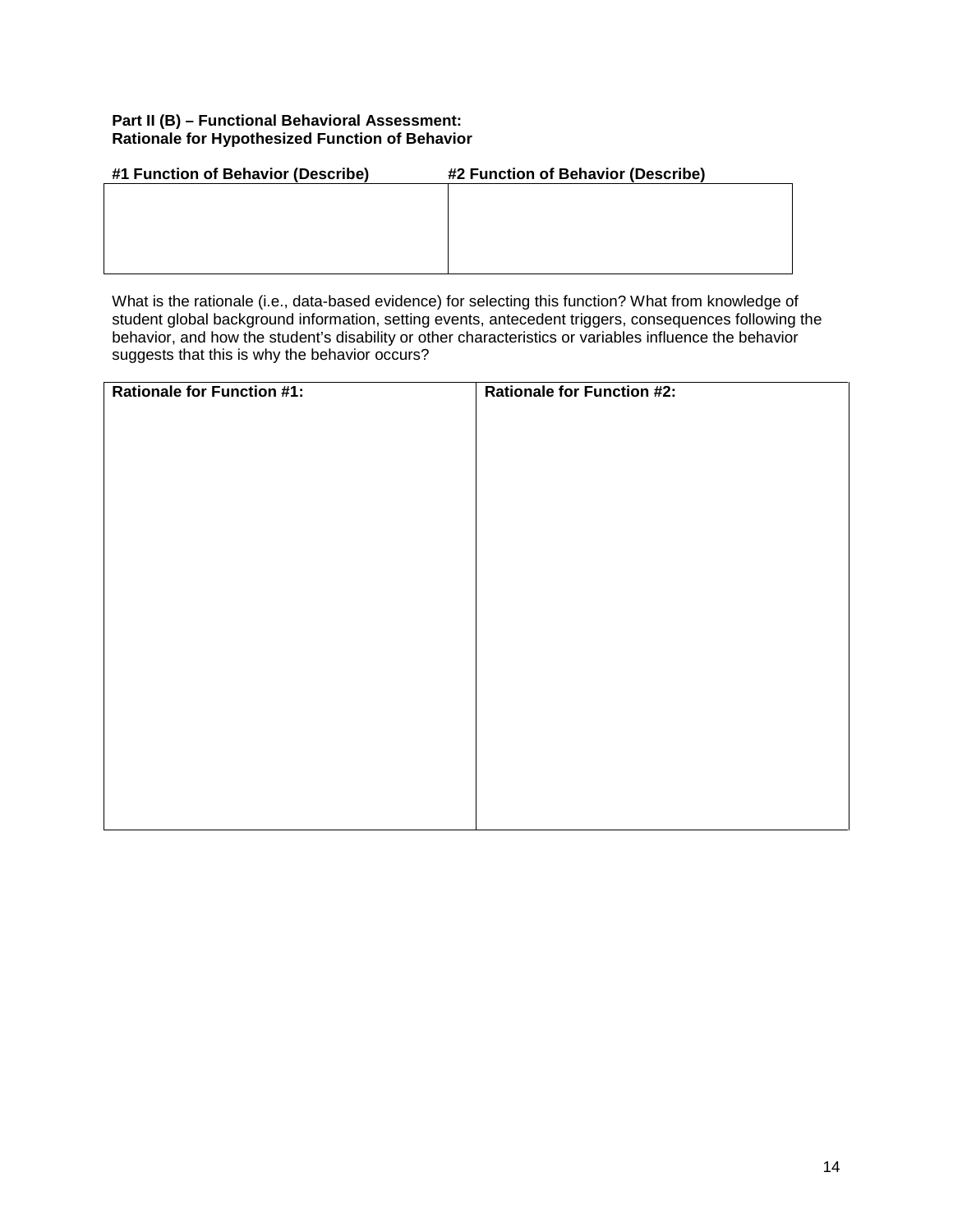## **PART III – POSITIVE BEHAVIOR SUPPORT - PLAN DEVELOPMENT Description of Behavior:**

| Hypothesized Function(s) Addressed by this Intervention Plan: |  |  |  |
|---------------------------------------------------------------|--|--|--|
|                                                               |  |  |  |

| Goal #1: Make behavior<br><b>IRRELEVANT</b><br>(Prevent behavior by changing<br>antecedents, etc.) | environment, curriculum, immediate                                    | Goal #2: Make behavior<br><b>INEFFICIENT</b><br>and replacement behavior<br><b>EFFECTIVE</b><br>(Teach & reinforce use of alternate<br>Replacement behavior/skills;<br>Alter consequences |                                                                                         | Goal #3: Improve Quality<br>of Life (Foundational Issues<br>that cut across routines $-$<br>health, predictability,<br>choice, social relations,<br>communication skills) |  |  |  |  |
|----------------------------------------------------------------------------------------------------|-----------------------------------------------------------------------|-------------------------------------------------------------------------------------------------------------------------------------------------------------------------------------------|-----------------------------------------------------------------------------------------|---------------------------------------------------------------------------------------------------------------------------------------------------------------------------|--|--|--|--|
| <b>Setting Event</b><br><b>Strategies</b>                                                          | Antecedent<br><b>Strategies</b>                                       | Teaching &<br>Reinforcement of<br>Replacement<br>Behaviors/Skills<br>How does the                                                                                                         | Strategies to<br>Alter<br>Consequences                                                  | Strategies to Improve<br>Quality of<br>Life                                                                                                                               |  |  |  |  |
| How does each<br>strategy address<br>the<br>hypothesized<br>function?                              | How does each<br>strategy address<br>the<br>hypothesized<br>function? | replacement<br>behavior address<br>the hypothesized<br>function?                                                                                                                          | How do the<br>changes<br>in<br>consequences<br>address the<br>hypothesized<br>function? | How does each strategy<br>address<br>the hypothesized function?                                                                                                           |  |  |  |  |

# **Evaluation and Monitoring System:**

(Data collection and summary forms, contracts, and other monitoring tools)

**Persons Involved and Responsibilities of Each Person:**

**Follow-Up Timeline (e.g., next team meeting) for Checking on Behavior Change and Progress:**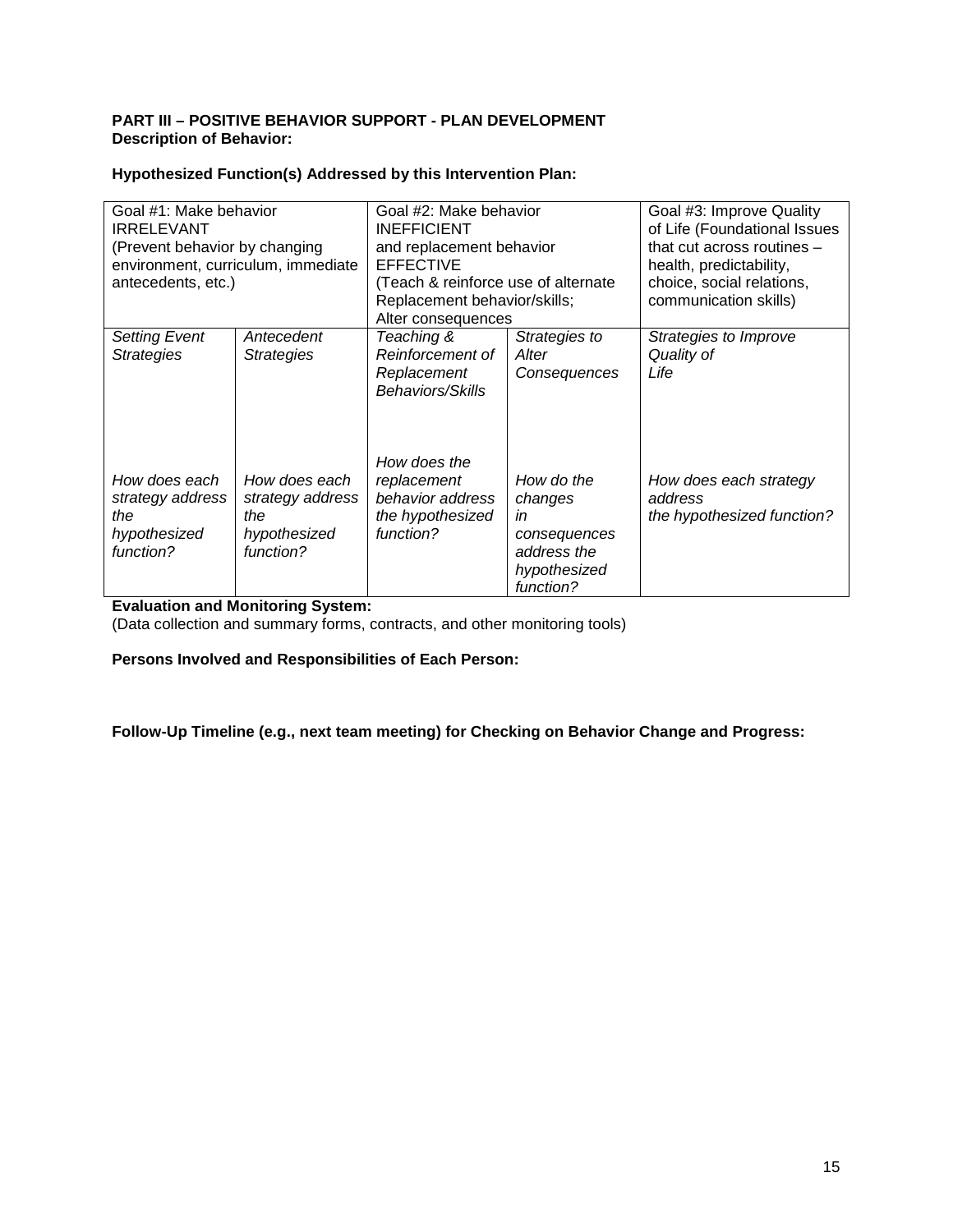### **Preliminary Moderate/Severe Education Specialist Lesson Plan Components**

### <span id="page-15-0"></span>*Teacher Candidates are expected to have a lesson plan prepared for each visit from the University Supervisor. Please have a hardcopy printed for your University Supervisor.*

#### *The lesson plan is required to have the following components. For more information about these components please see Chapter 4 of the Snell and Brown text.*

#### **Information about students:**

*Provide a brief description of each student. Please include both strengths and challenges.* 

#### **Materials and Universal Design:**

*Describe teaching materials used. Be sure that the materials are matched to the learner's ability and are age-appropriate. Describe how curriculum is made accessible through universal design.* 

#### **The Instructor(s)**

*Describe who will be providing instruction and support to each student. Will roles be shared, rotated, etc.? Co-teaching? Collaborative Planning? Collaborative Reflection?* 

#### **Schedule for Instruction**

*Describe what will be taught and why (IEP goals, CAPA standards, CORE). Describe where and when instruction will be delivered and why. Describe how data will be collected during this observation period.* 

#### **Teaching Arrangement**

*How will instruction and support be delivered? One-to-One? Small Group? Describe how and why groups were created.*

#### **Prevention Strategies**

*Describe how you use positive behavior support strategies to teach, model, and reinforce expected behavior. What preventive strategies are in place to reduce the probability of inattentive and disruptive behavior.* 

#### **Peer-Mediated Instruction and Peer Support**

*Describe how peers might intervene and assist with the teaching of skills to their classmates with disabilities.* 

#### **Individualized Adaptations: Accommodations and Modifications**

*Describe the individualized adaptations that will take place during this observation period.* 

Adapted from Snell & Brown (2011)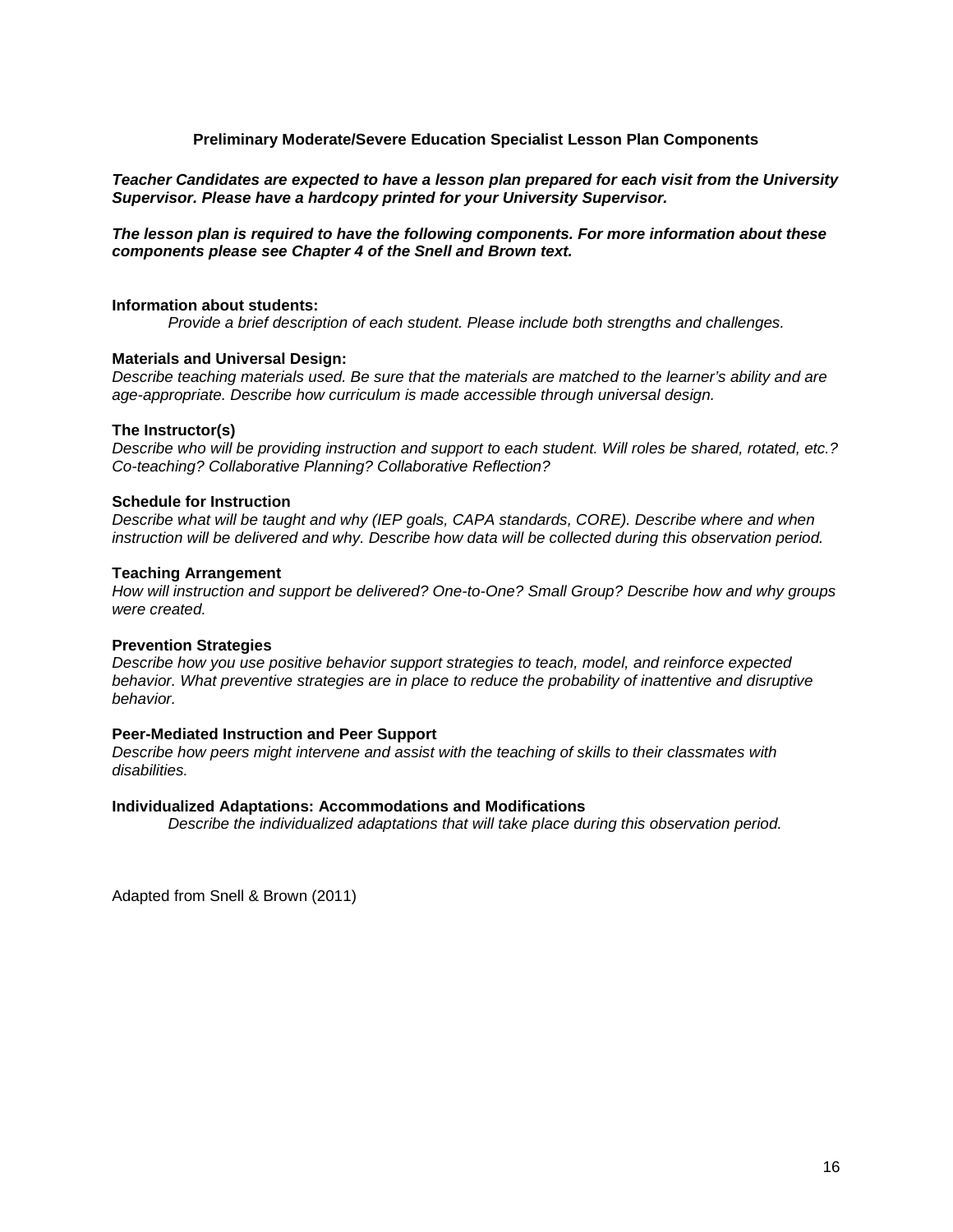**IEP-at-a-Glance**

<span id="page-16-0"></span>Student Name: \_\_\_\_\_\_\_\_\_\_\_\_\_\_\_\_\_\_\_\_\_\_\_\_\_\_\_\_ Date:\_\_\_\_\_\_\_\_\_\_\_\_\_\_\_\_\_\_\_\_\_\_\_\_\_

**Positive Student Profile IEP Goals and Progress Monitoring at a Glance**

**Support Needs and Other Important Information**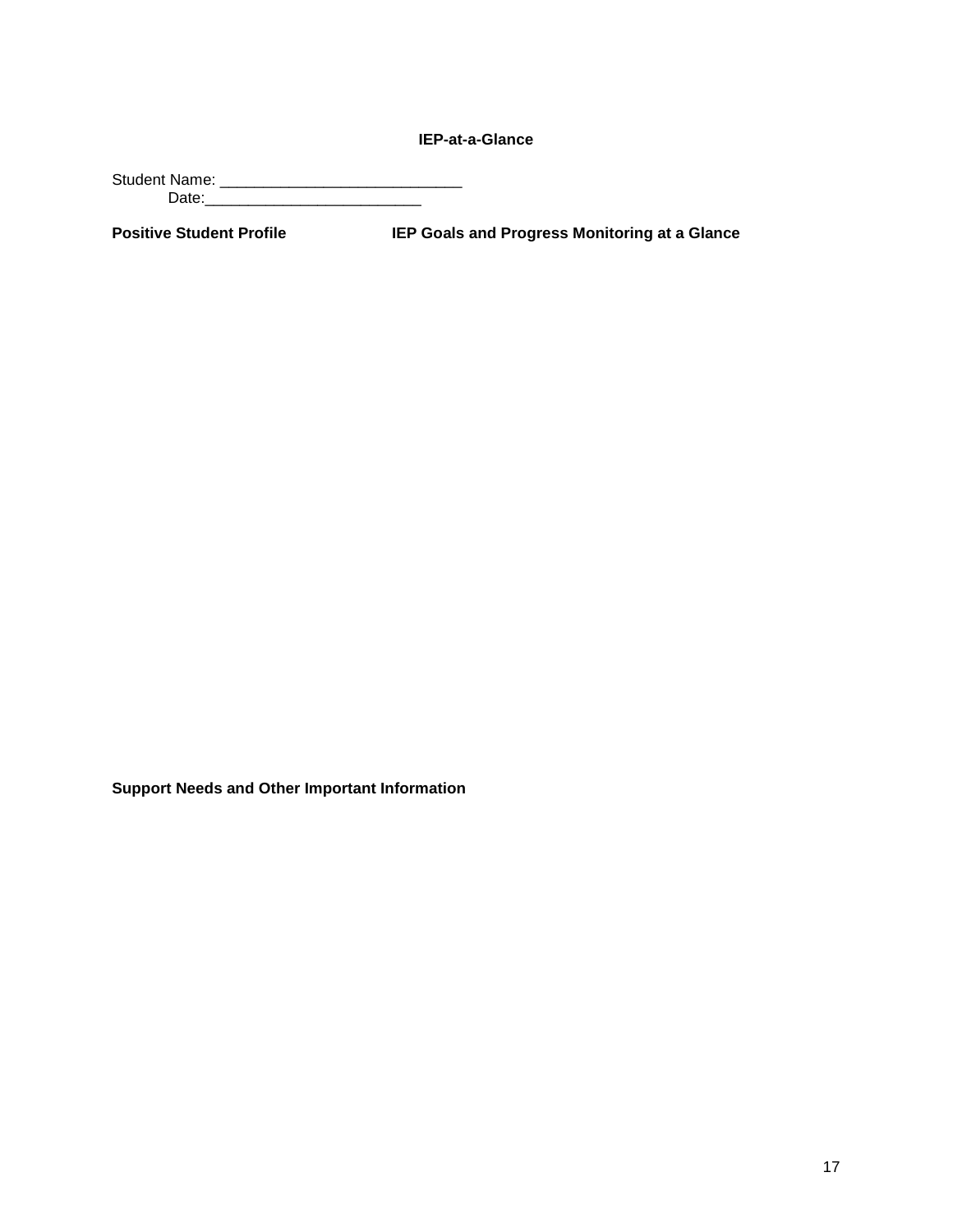### **Sample IEP-at-a-Glance**

<span id="page-17-0"></span>Student Name: Danika (3<sup>rd</sup> grader) Date: September 13<sup>th</sup>

## **IEP Goals and Progress Monitoring at a Glance**

Kinesthetic learner **Confident** Active Learns well with hands-on activities Musical Vocal Assertive about her wants Happy

Share materials (data sheet, weekly) Take turns in group activities (data sheet, weekly) Transition independently from one activity or environment to another using a picture schedule (data sheet, daily) Put away materials (data sheet, daily) Write her name (work sample, weekly) Use functional daily living words (data sheet, weekly) Recognize numbers  $1 - 20$  (data sheet, weekly) Use sign language or picture communication system to: (data sheet, daily) Initiate interactions with peers Request a partner for play or work Answer yes/no questions Answer "what" questions Indicate need to use the bathroom

### **Support Needs and Other Important Information**

- Use Positive Behavior Support Plan strategies to calm her when upset or angry: take breaks, use sensory strategies, go for a walk, write it out, refer to social stories
- Nurse administer medication at lunchtime
- Assistance (lifting) to use bathroom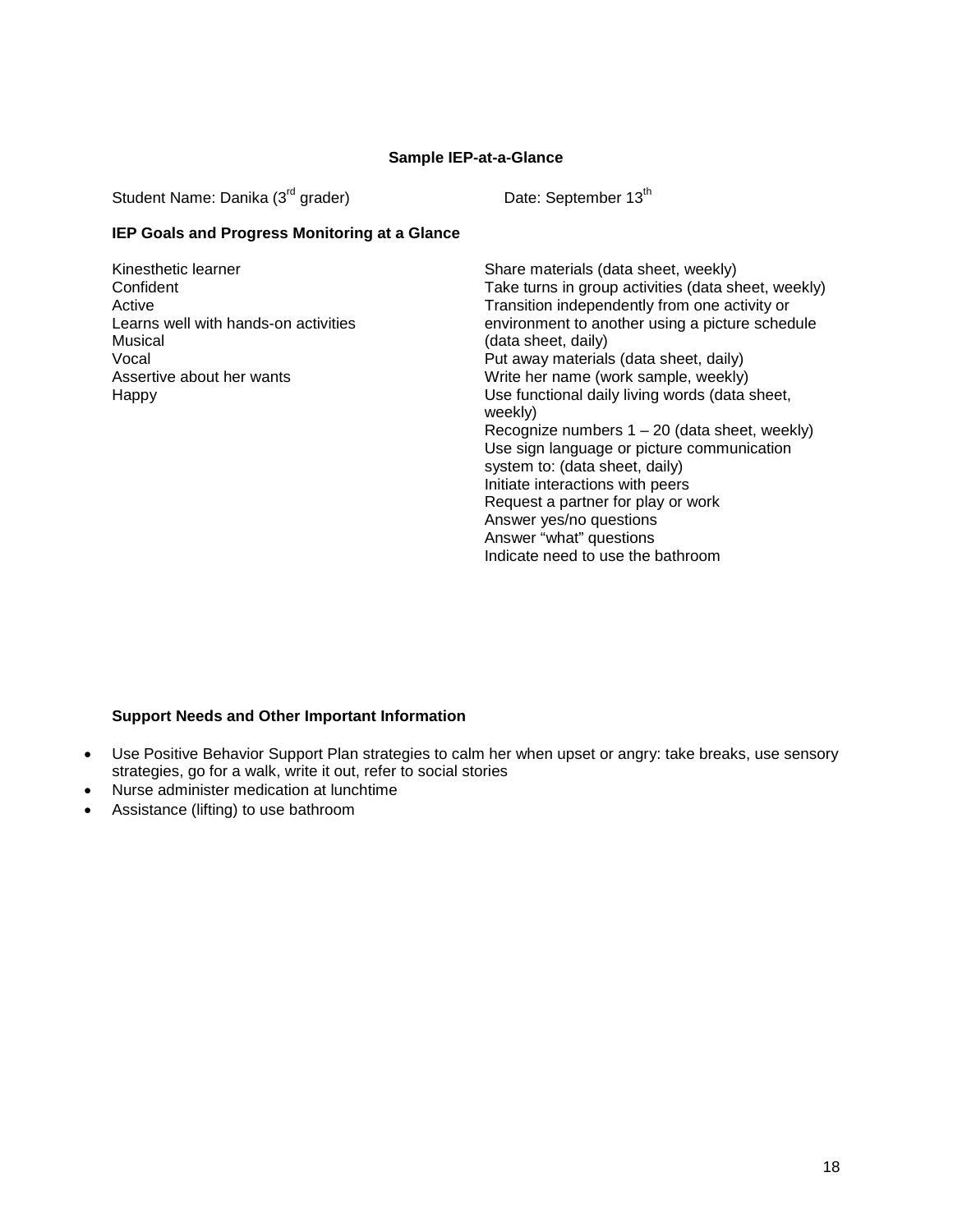# **IEP Goal Matrix**

<span id="page-18-0"></span>

|                      |  |  |  | <b>Class Schedule and Location</b> |  |  |  |  |  |
|----------------------|--|--|--|------------------------------------|--|--|--|--|--|
| <b>IEP Goals</b>     |  |  |  |                                    |  |  |  |  |  |
|                      |  |  |  |                                    |  |  |  |  |  |
|                      |  |  |  |                                    |  |  |  |  |  |
|                      |  |  |  |                                    |  |  |  |  |  |
|                      |  |  |  |                                    |  |  |  |  |  |
|                      |  |  |  |                                    |  |  |  |  |  |
|                      |  |  |  |                                    |  |  |  |  |  |
|                      |  |  |  |                                    |  |  |  |  |  |
|                      |  |  |  |                                    |  |  |  |  |  |
|                      |  |  |  |                                    |  |  |  |  |  |
|                      |  |  |  |                                    |  |  |  |  |  |
|                      |  |  |  |                                    |  |  |  |  |  |
|                      |  |  |  |                                    |  |  |  |  |  |
|                      |  |  |  |                                    |  |  |  |  |  |
|                      |  |  |  |                                    |  |  |  |  |  |
|                      |  |  |  |                                    |  |  |  |  |  |
|                      |  |  |  |                                    |  |  |  |  |  |
|                      |  |  |  |                                    |  |  |  |  |  |
|                      |  |  |  |                                    |  |  |  |  |  |
|                      |  |  |  |                                    |  |  |  |  |  |
|                      |  |  |  |                                    |  |  |  |  |  |
|                      |  |  |  |                                    |  |  |  |  |  |
|                      |  |  |  |                                    |  |  |  |  |  |
|                      |  |  |  |                                    |  |  |  |  |  |
|                      |  |  |  |                                    |  |  |  |  |  |
| <b>Support Needs</b> |  |  |  |                                    |  |  |  |  |  |
|                      |  |  |  |                                    |  |  |  |  |  |
|                      |  |  |  |                                    |  |  |  |  |  |
|                      |  |  |  |                                    |  |  |  |  |  |
|                      |  |  |  |                                    |  |  |  |  |  |
|                      |  |  |  |                                    |  |  |  |  |  |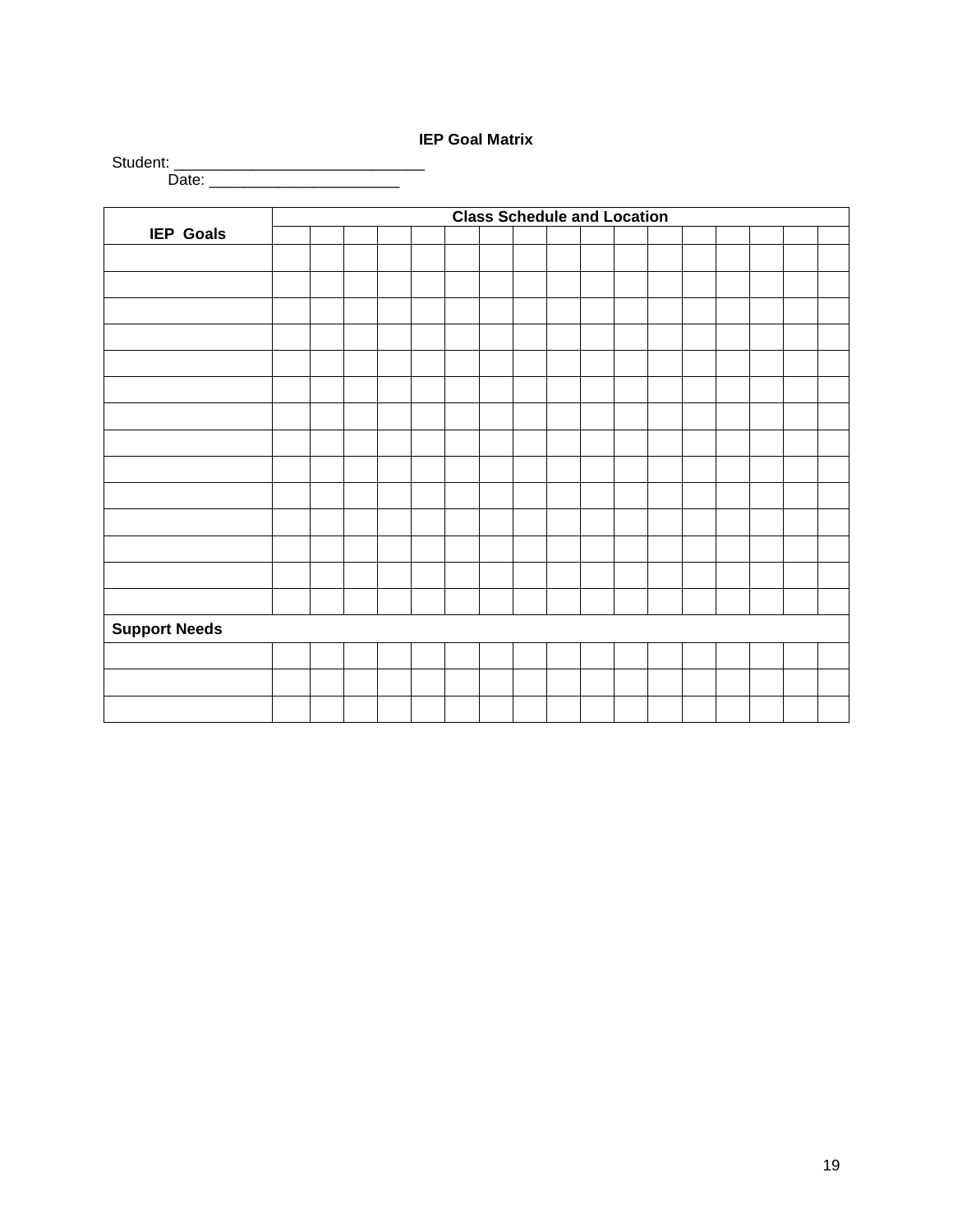# **IEP Goal Matrix**

<span id="page-19-0"></span>

| Student: Danika                                          | Date: September 13 <sup>th</sup> |                                    |                         |                          |                         |                         |                       |                           |                         |                           |                         |                         |                           |                         |  |  |
|----------------------------------------------------------|----------------------------------|------------------------------------|-------------------------|--------------------------|-------------------------|-------------------------|-----------------------|---------------------------|-------------------------|---------------------------|-------------------------|-------------------------|---------------------------|-------------------------|--|--|
| <b>IEP</b> Goals                                         |                                  | <b>Class Schedule and Location</b> |                         |                          |                         |                         |                       |                           |                         |                           |                         |                         |                           |                         |  |  |
|                                                          | Arrival/Sched<br>ule (Gen Ed)    | Ed)<br>A (Sped                     | Science                 | $\overline{\mathcal{A}}$ | (Gen<br>Music<br>-      | <u>)</u> 일              | $($ $Can Ed$<br>Lunch | <b>Recess</b>             | LART                    | Math                      | Writing                 | Social                  | $\times$ Tech             |                         |  |  |
| Share materials                                          |                                  | $\overline{\mathsf{x}}$            | $\overline{X}$          | $\overline{\mathsf{x}}$  | $\overline{\mathsf{x}}$ | $\overline{\mathsf{x}}$ |                       | $\overline{\mathsf{x}}$   |                         |                           |                         | $\overline{\mathsf{x}}$ |                           |                         |  |  |
| Take turns in groups                                     |                                  | $\overline{\mathsf{x}}$            | X                       | $\overline{\mathsf{x}}$  | $\overline{\mathsf{x}}$ | X                       |                       | $\sf X$                   | X                       | $\overline{X}$            |                         |                         |                           |                         |  |  |
| <b>Transition between</b><br>activities/environment<br>S | $\overline{\mathsf{x}}$          | $\overline{X}$                     | $\overline{X}$          | $\overline{\mathsf{x}}$  | $\overline{X}$          |                         | $\overline{X}$        | $\overline{\mathsf{x}}$   | $\overline{\mathsf{x}}$ |                           | $\overline{X}$          | $\overline{\mathsf{X}}$ | $\overline{X}$            | $\overline{\mathsf{x}}$ |  |  |
| Put away materials                                       | X                                | $\sf X$                            | X                       | X                        | X                       | X                       | X                     |                           | X                       | $\sf X$                   | $\mathsf{X}$            | X                       | $\boldsymbol{\mathsf{X}}$ | $\sf X$                 |  |  |
| Write her name                                           |                                  | $\overline{\mathsf{x}}$            | $\overline{X}$          | $\overline{X}$           |                         |                         |                       |                           |                         | $\overline{\mathsf{x}}$   | $\overline{X}$          | $\overline{\mathsf{x}}$ | $\overline{\mathsf{x}}$   |                         |  |  |
| Recognize numbers 1<br>$-20$                             | X                                |                                    | $\overline{\mathsf{x}}$ |                          | $\overline{X}$          | $\overline{\mathsf{x}}$ |                       |                           |                         | $\overline{\mathsf{x}}$   |                         |                         | $\overline{X}$            |                         |  |  |
| Use daily living words                                   | $\overline{\mathsf{x}}$          | $\overline{\mathsf{x}}$            | $\overline{X}$          |                          |                         |                         |                       |                           | $\overline{\mathsf{x}}$ |                           | $\overline{\mathsf{x}}$ |                         |                           |                         |  |  |
| Initiate peer interacts                                  | X                                | X                                  | X                       | X                        | $\sf X$                 | X                       | X                     | $\sf X$                   | X                       | X                         | X                       | X                       | $\boldsymbol{\mathsf{X}}$ | X                       |  |  |
| Request partner for<br>play or work*                     |                                  | X                                  | X                       | X                        |                         | $\overline{\mathsf{x}}$ | $\mathsf{X}$          | $\sf X$                   | $\sf X$                 |                           | $\mathsf{X}$            | X                       | $\overline{X}$            |                         |  |  |
| Answer yes/no<br>questions*                              | $\overline{X}$                   | $\overline{X}$                     | X                       | $\overline{X}$           | $\overline{X}$          | $\overline{X}$          | $\overline{X}$        | $\overline{\mathsf{x}}$   | $\overline{X}$          | $\boldsymbol{\mathsf{X}}$ | $\mathsf{X}$            | $\overline{X}$          | $\overline{X}$            | $\overline{X}$          |  |  |
| Answer "what"<br>questions*                              | $\times$                         | $\overline{\mathsf{x}}$            | X                       | X                        | X                       | $\overline{X}$          | X                     | $\boldsymbol{\mathsf{X}}$ | X                       | $\boldsymbol{\mathsf{X}}$ | $\sf X$                 | X                       | $\boldsymbol{\mathsf{X}}$ | X                       |  |  |
| Indicate need to use<br>bathroom*                        | X                                |                                    |                         |                          |                         | X                       | X                     | X                         |                         |                           |                         |                         |                           | X                       |  |  |
| <b>Support Needs</b>                                     |                                  |                                    |                         |                          |                         |                         |                       |                           |                         |                           |                         |                         |                           |                         |  |  |
| PBS strategies to<br>calm when in distress               | X                                | X                                  | X                       | X                        | $\sf X$                 | X                       | X                     | $\sf X$                   | X                       | X                         | X                       | X                       | $\sf X$                   | X                       |  |  |
| Medication at<br>lunchtime                               |                                  |                                    |                         |                          |                         |                         | X                     |                           |                         |                           |                         |                         |                           |                         |  |  |
| Lifting assistance in<br>bathroom                        | X                                |                                    |                         |                          |                         | $\sf X$                 | $\mathsf X$           | $\boldsymbol{\mathsf{X}}$ |                         |                           |                         |                         |                           | X                       |  |  |

\* Using sign language or picture communication system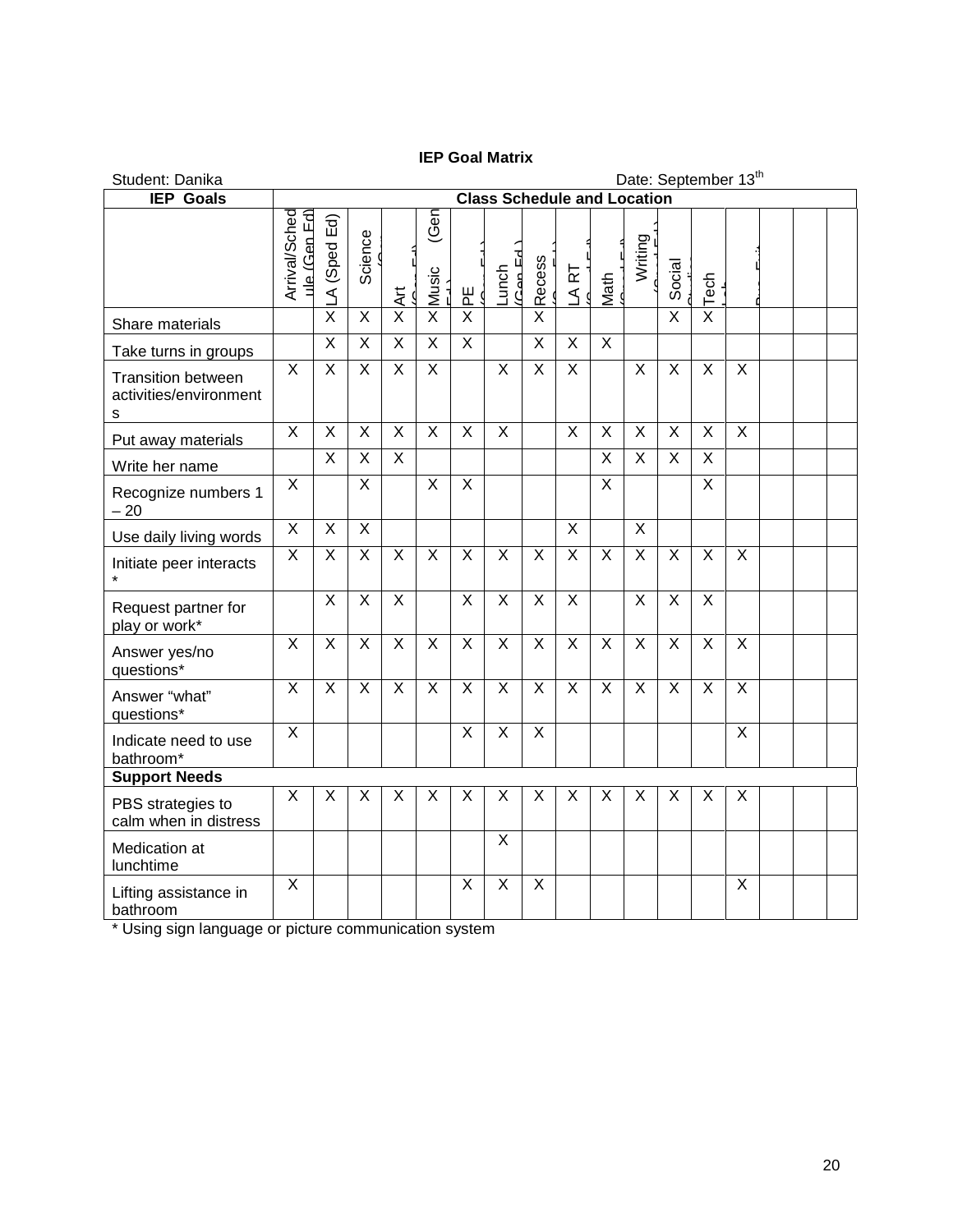| ⊀≹¦ा |
|------|
|      |

## **Preliminary Moderate/Severe Education Specialist**

<span id="page-20-0"></span>**Clinical Practice Assessment Tool for Functional Behavior Assessment and Positive Behavior Support Plan**

**Teacher Candidate: Teacher Candidate: Teacher Candidate: Teacher Candidate: Teacher Candidate: Teacher Candidate: Teacher Candidate: Teacher Candidate: Teacher Candidate: Teacher Candidate: T** 

**School Site:\_\_\_\_\_\_\_\_\_\_\_\_\_\_\_\_\_\_\_\_\_\_\_\_\_\_\_\_\_\_\_\_\_\_\_ Setting: \_\_\_\_\_\_\_\_\_\_\_\_\_\_\_\_\_\_\_\_\_\_\_\_\_\_\_\_**  Supervisor:

## **Does the FBA/PBSP have these features?**

- 1. Student Information Identified
- 2. \_\_\_\_ Behavior of Concern Briefly Stated
- 3. \_\_\_\_ Reasons for Developing Behavior Support Plan Identified
- 4. \_\_\_\_ "Global" Contextual Background Information is Complete
- 5. \_\_\_\_ Assessment Techniques and Methods are Determined
- 6.\_\_\_\_\_ Setting Events/Antecedents are Identified
- 7. \_\_\_\_ Specific Behavior (Operationally Defined) and Baseline Data Identified
- 8. \_\_\_\_ Consequences Identified
- 9. \_\_\_\_ Hypothesized Purpose of Behavior Identified
- 10. \_\_\_\_ Rationale for Hypothesized Function of Behavior is Identified
- 11. Intervention/Prevention Strategies (make problem behavior irrelevant)
	- \_\_\_\_\_ Setting Event Strategies
	- **\_\_\_\_\_ Setting Event Strategies Address Hypothesized Function**
	- \_\_\_\_\_ Antecedent Strategies
		- Antecedent Strategies Address Hypothesized Function

12. Intervention/Prevention Strategies (make problem behavior inefficient and replacement behavior effective)

\_\_\_\_\_Teaching and Reinforcement of Replacement Behavior/Skills Identified

- \_\_\_\_\_Teaching and Reinforcement of Replacement Behavior/Skills Address Hypothesized Function
- **\_\_\_\_\_ Strategies to Alter Consequences Identified**
- \_\_\_\_\_ Strategies to Alter Consequences Address Hypothesized Function
- 13. Intervention/Foundational Issues to Improve Quality of Life
	- **\_\_\_\_\_ Strategies to Improve Quality of Life Identified**
	- Strategies to Improve Quality of Life Address Hypothesized Function
- 14. \_\_\_\_\_Evaluation and Monitoring System Identified
- 15.\_\_\_\_\_ Persons/Responsibilities Identified
- 16. \_\_\_\_\_ Follow-Up Timeline Determined

## **Other Supervisor Observations and Remarks:**

### **Teacher Candidate Goal/Focus for next observation:**

**Teacher Candidate Signature:\_\_\_\_\_\_\_\_\_\_\_\_\_\_\_\_\_\_\_\_\_\_\_\_\_\_\_\_\_\_\_\_\_\_ Date:\_\_\_\_\_\_\_\_\_\_\_\_\_\_\_\_\_\_\_\_\_**

**University Supervisor/Cooperating Teacher**  Signature: example and the state of the state of the state of the state of the state of the state of the state of the state of the state of the state of the state of the state of the state of the state of the state of the

Date/Time of next observation: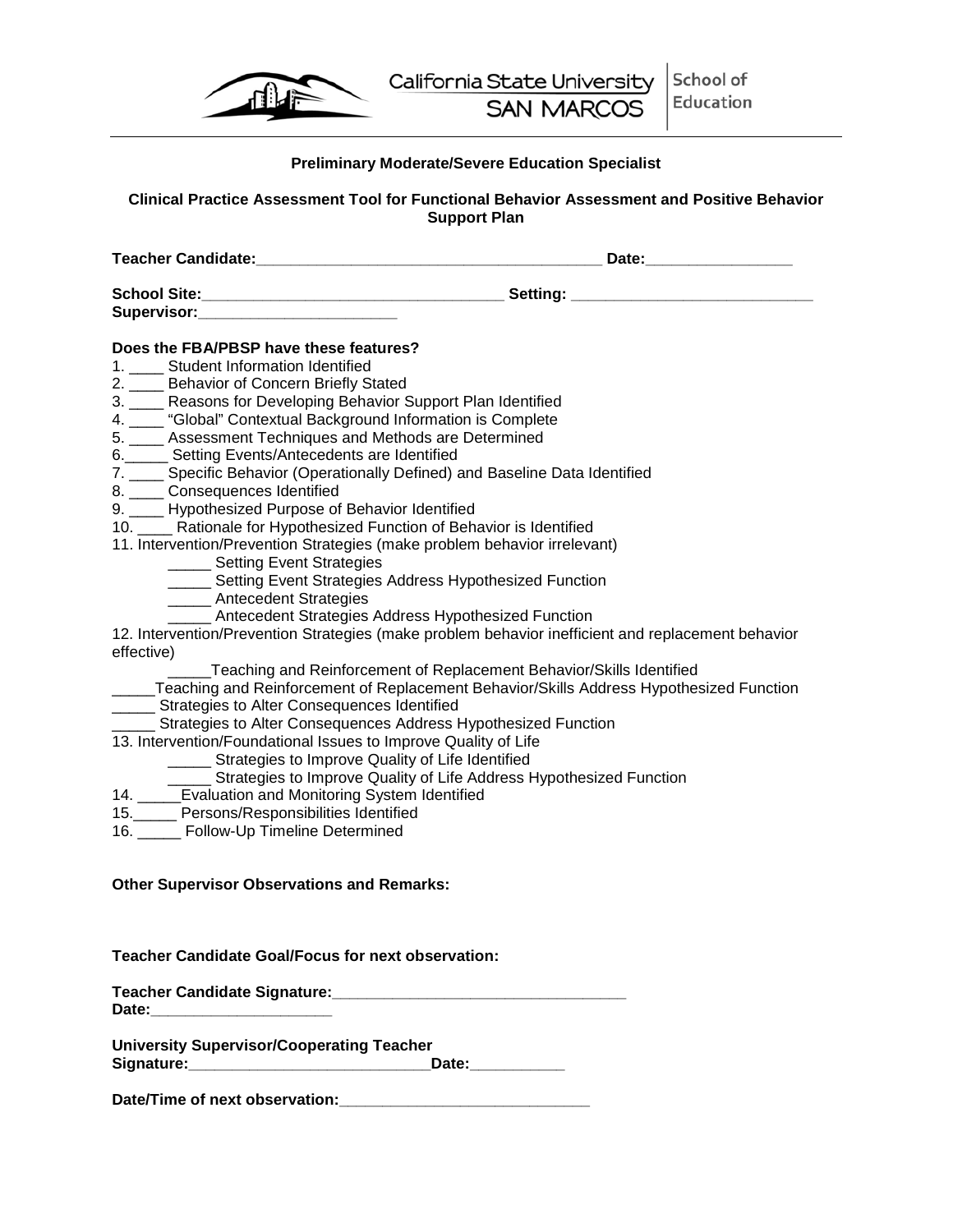

## **Preliminary Moderate/Severe Education Specialist Clinical Practice Instructional Observation Form**

<span id="page-21-1"></span><span id="page-21-0"></span>

| <b>Teacher Candidate:</b>                                                                                                         | Date:                                                                                               |            |  |
|-----------------------------------------------------------------------------------------------------------------------------------|-----------------------------------------------------------------------------------------------------|------------|--|
|                                                                                                                                   | Setting: __________________________                                                                 |            |  |
| Supervisor: Supervisor:                                                                                                           |                                                                                                     |            |  |
| <b>TPEs Observed:</b>                                                                                                             |                                                                                                     |            |  |
| __Instruction of S w/IEPs - TPE 1<br>- TPE 11                                                                                     | _Develop. appropriate teaching - TPE 6 __Social environment                                         |            |  |
| obligations - TPE 12                                                                                                              | _Monitoring during inst. - TPE 2 __________Differentiation for ELs - TPE 7 ____Prof, legal, ethical |            |  |
| teaching & growth - TPE 13                                                                                                        |                                                                                                     | Reflective |  |
| _Making content accessible - TPE 4 __Instructional planning - TPE 9<br>__Student engagement - TPE 5 __Instructional time - TPE 10 |                                                                                                     |            |  |

**TPE 5, 10 & 11: Rapport and Room Environment:** (Check those observed, add others as seen) \_\_\_Courteous, positive, active learning \_\_\_Clearly stated expectations \_\_\_Respectful interactions \_\_\_Aware and responsive to students needs

**Comments:**

**TPE 1, 4, 8, 9, & 10: Instructional Planning:** (Check those observed, add others as seen) \_\_\_Works as a collaborative team member to plan instruction \_\_\_Lessons are based on CAPA Standards \_\_\_Understands how the stage of learning affects instruction **Comments:**

**TPE 1, 4, 5, 6, 7 & 10: Lesson Presentation/Implementation of Support:** (Check observed, add others as seen)

\_\_\_Uses universal strategies that are effective with a wide range of students \_\_\_Provides individualized accommodations, modifications, and supports \_\_\_Effective use of instructional time

\_\_\_Instruction/feedback/support is clear and consistent \_\_\_Materials are organized and used effectively **Comments:**

**TPE 1, 6, 9, & 11: Student Motivation and Behavioral Support:** (Check those observed, add others as seen)

\_\_\_Implements student's positive behavior support/intervention plan \_\_\_Motivates students by connecting to their interests \_\_\_Encourages involvement and excellence \_\_\_Provides feedback to student \_\_\_\_Uses reinforcement and other positive strategies \_\_\_\_Collects and analyses behavioral data related to positive behavior support/intervention plan

**Comments:**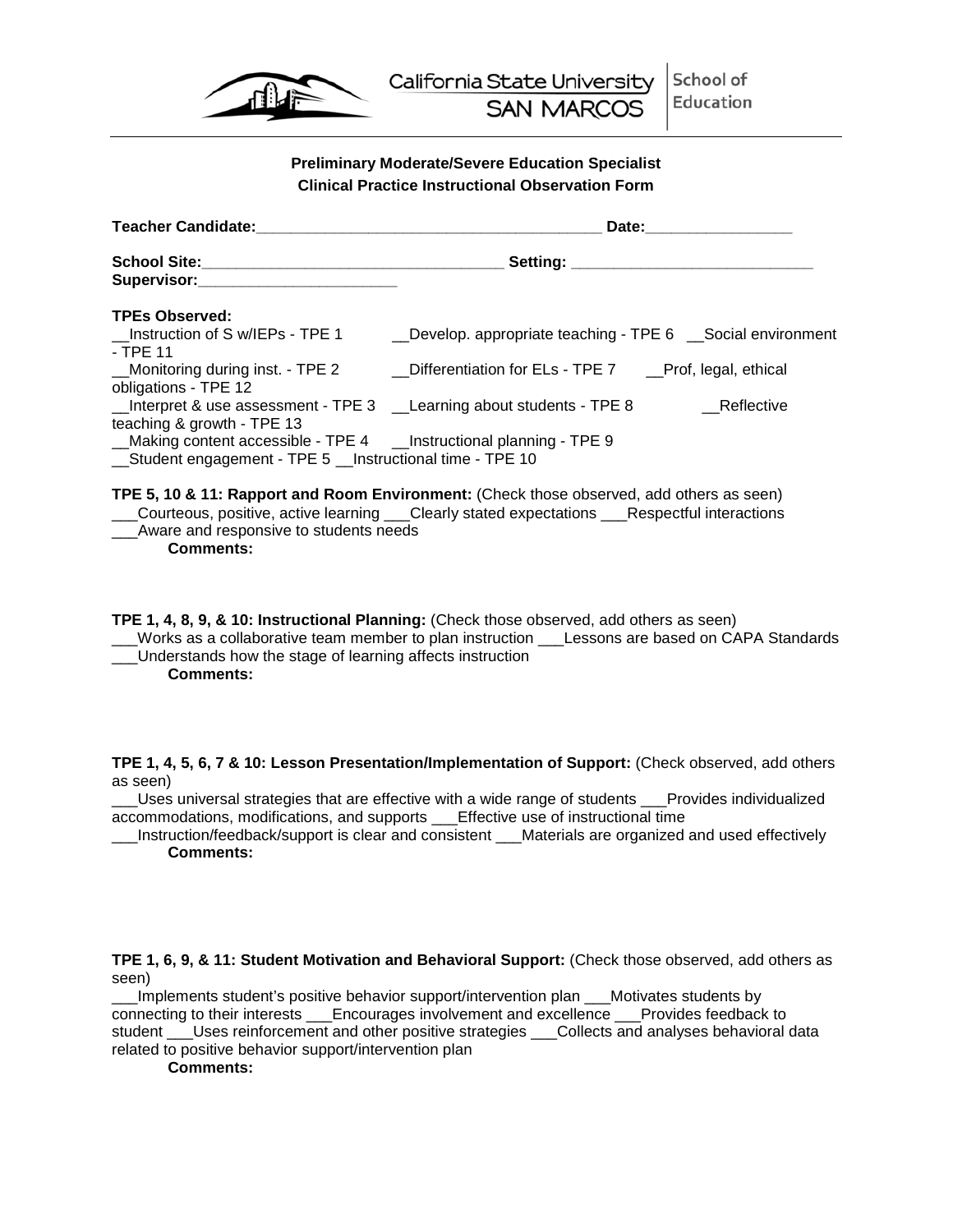**TPE 2 & 3: Assessment and Progress Monitoring:** (Check those observed, add others as seen) \_\_\_Uses formal and informal assessments appropriately \_\_\_Consideration of appropriateness for diverse population \_\_\_Utilizes formative and summative assessments \_\_\_Collects and analyzes ongoing data **Comments:**

**TPE 4 & 5: Cognitive Outcome:** (Check those observed, add others as seen) \_\_\_Encourages and models critical thinking and problem-solving skills \_\_\_Fosters analysis and synthesis **Comments:**

**TPE 4, 5, 6, 11: Affective Outcome:** (Check those observed, add others as seen) \_\_\_Encourages collaborative and independent learning \_\_\_Promotes community, self-esteem, and cooperation \_\_\_Provides meaningful and relevant curriculum **Comments:**

**TPE 1, 7, 8: Effective Outcome:** (Check those observed, add others as seen) Respectfully teaches and communicates with students from diverse populations Has understanding, appreciation, sensitivity for cultural heritage and community values Plans lessons that encourage respect for human diversity

**Comments:**

**TPEs 12 and 13: Professional Behavior:** (Check those observed, add others as seen) \_\_\_Effective communication with families, administrators, paraeducators, supervisors and colleagues \_\_\_Respects issues of confidentiality \_\_\_Reflective practitioner \_\_\_Able and willing to accept constructive critical feedback \_\_\_Actively participates in school community \_\_\_Seeks professional development opportunities **Comments:**

**Other Supervisor Observations and Remarks:**

**Teacher Candidate Goal/Focus for next observation:**

**Teacher Candidate Signature:\_\_\_\_\_\_\_\_\_\_\_\_\_\_\_\_\_\_\_\_\_\_\_\_\_\_\_\_\_\_\_\_\_\_\_\_\_\_\_\_\_\_**  Date:

**University Supervisor/Cooperating Teachers Signature:\_\_\_\_\_\_\_\_\_\_\_\_\_\_\_\_\_\_\_\_**  Date:

**Date/Time of Next Observation:\_\_\_\_\_\_\_\_\_\_\_\_\_\_\_\_\_\_\_\_\_\_\_\_\_\_\_\_\_**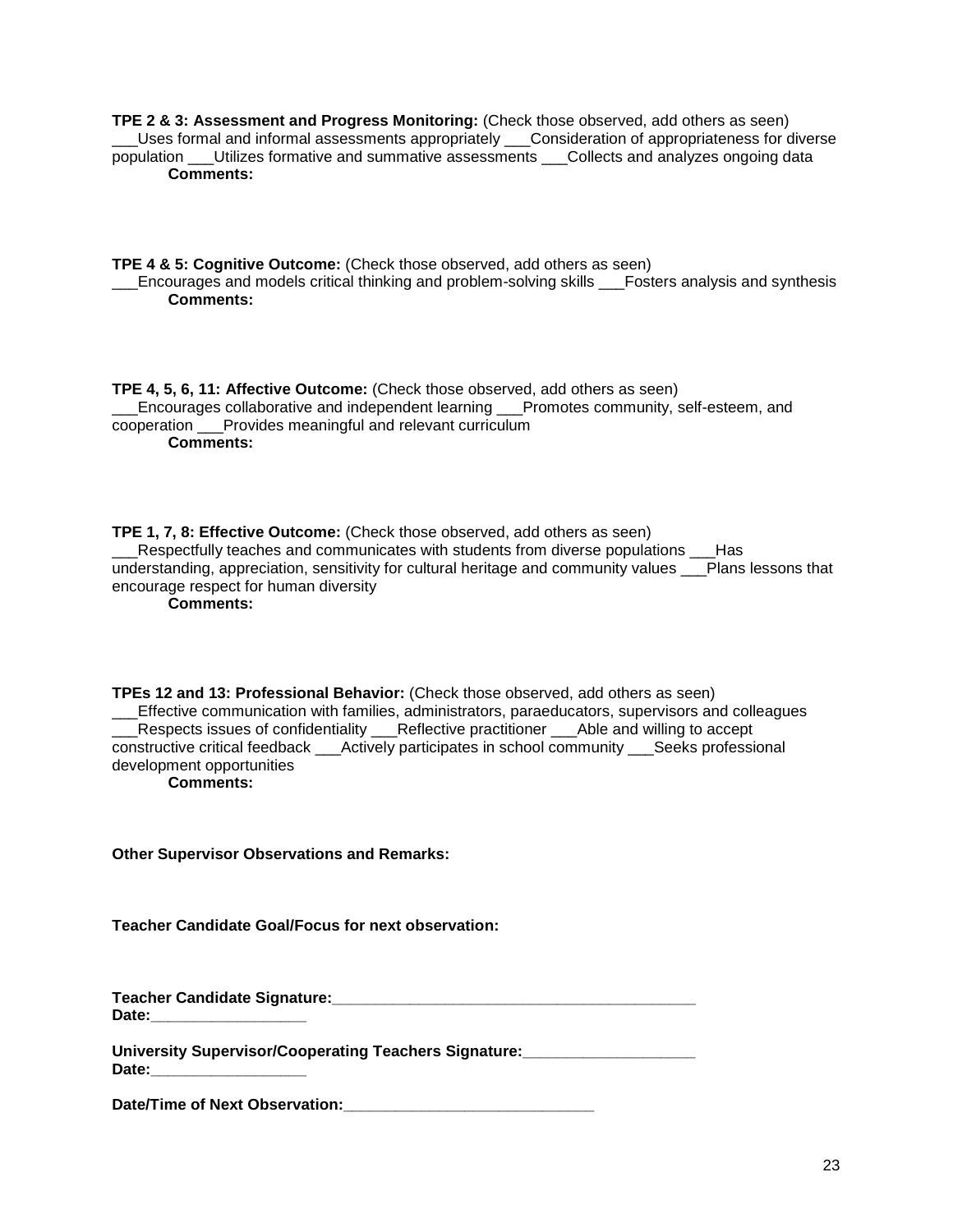

# **Preliminary Moderate/Severe Education Specialist Clinical Practice Instruction and Progress Monitoring Form**

<span id="page-23-1"></span><span id="page-23-0"></span>

| <b>Teacher Candidate:</b>          | Date:           |  |
|------------------------------------|-----------------|--|
| <b>School Site:</b><br>Supervisor: | <b>Setting:</b> |  |

**Instruction and Progress Monitoring:**

*Teacher candidate must prepare and attach a IEP-at-a-Glance for a minimum of five (5) students assigned to their caseload. Each document must include:*

- *Positive Student Profile*
- *IEP Goals at a Glance*
- *IEP Goals Progress Monitoring Method/Schedule*
- *Support Needs and Other Important Information*
- *Matrix that indicates where/when each IEP goal will be addressed*

### **Evaluation:**

Profile is positive and thorough LIEP Goals summarized Progress Monitoring method/schedule relates to IEP goal \_\_\_Matrix includes each IEP goal **Comments:**

**Other Supervisor Observations and Remarks:**

**Teacher Candidate Goal/Focus for next observation:**

**Teacher Candidate Signature:\_\_\_\_\_\_\_\_\_\_\_\_\_\_\_\_\_\_\_\_\_\_\_\_\_\_\_\_\_\_\_\_\_\_\_\_\_\_\_\_ Date:\_\_\_\_\_\_\_\_\_\_\_\_\_\_\_\_\_**

**University Supervisor/Cooperating Teacher Signature:\_\_\_\_\_\_\_\_\_\_\_\_\_\_\_\_\_\_\_\_\_Date:\_\_\_\_\_\_\_\_\_\_\_\_\_\_\_\_\_**

Date/Time of next observation: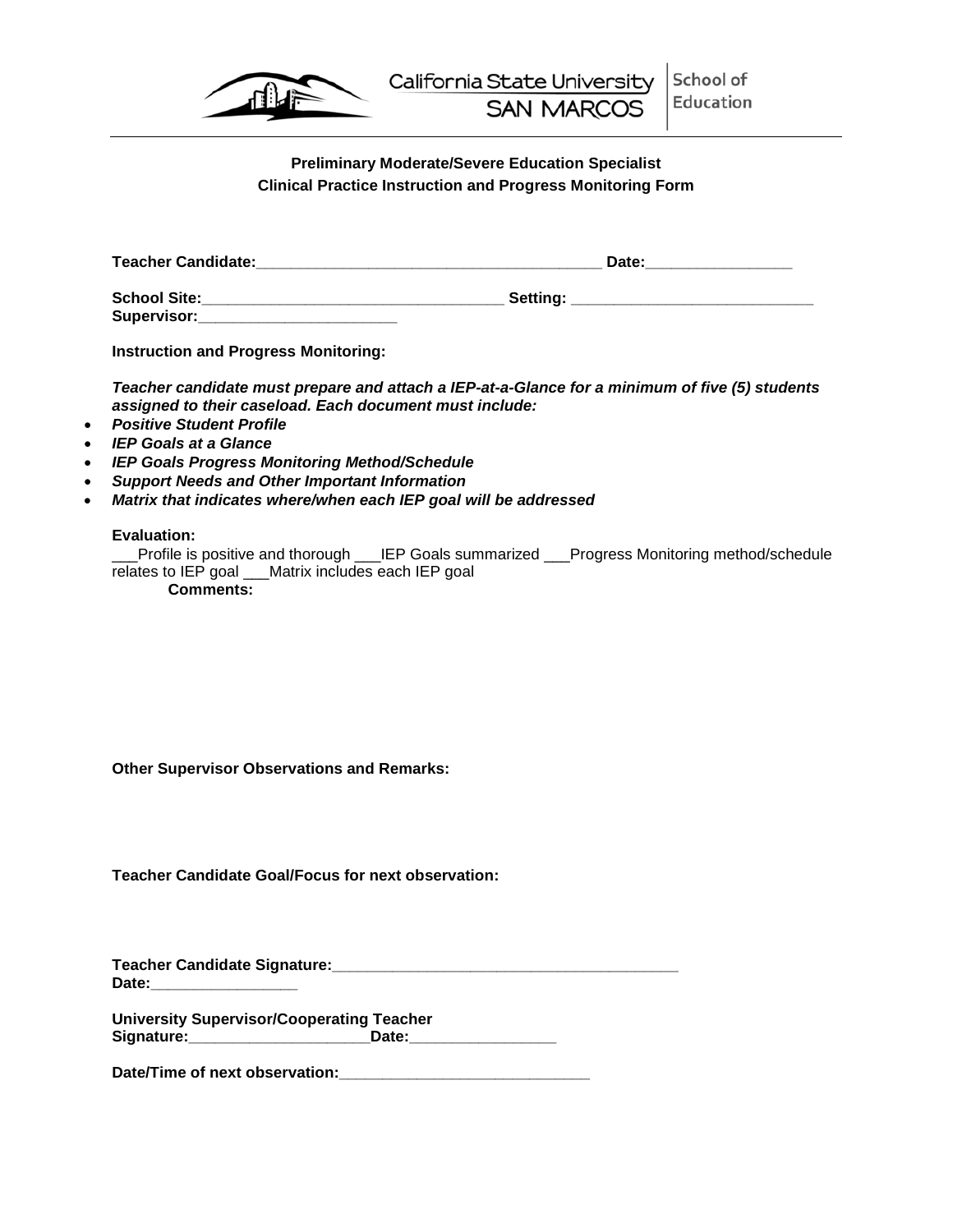

# **Preliminary Moderate/Severe Education Specialist Clinical Practice Scheduling and Planning Form**

<span id="page-24-1"></span><span id="page-24-0"></span>

| <b>Teacher Candidate:</b>          | Date:    |
|------------------------------------|----------|
| <b>School Site:</b><br>Supervisor: | Setting: |

*Teacher Candidate must prepare and attach a weekly schedule. Schedule must include:*

- *Education Specialist Teacher Schedule*
- *Paraeducator Schedule*
- *Student Schedule*
- *Related Service Professionals Therapy/Support Time*

**Evaluation:**

Leposted/Available for all to access Leclear and easy to understand Leupdated when necessary **Comments:**

**Other Supervisor Observations and Remarks:**

**Teacher Candidate Goal/Focus for next observation:**

| <b>Teacher Candidate Signature:</b>                  | Date: |  |
|------------------------------------------------------|-------|--|
|                                                      |       |  |
| University Supervisor/Cooperating Teacher Signature: |       |  |

**Date:\_\_\_\_\_\_\_\_\_\_\_**

**Date/Time of next observation:\_\_\_\_\_\_\_\_\_\_\_\_\_\_\_\_\_\_\_\_\_\_\_\_\_\_\_\_\_**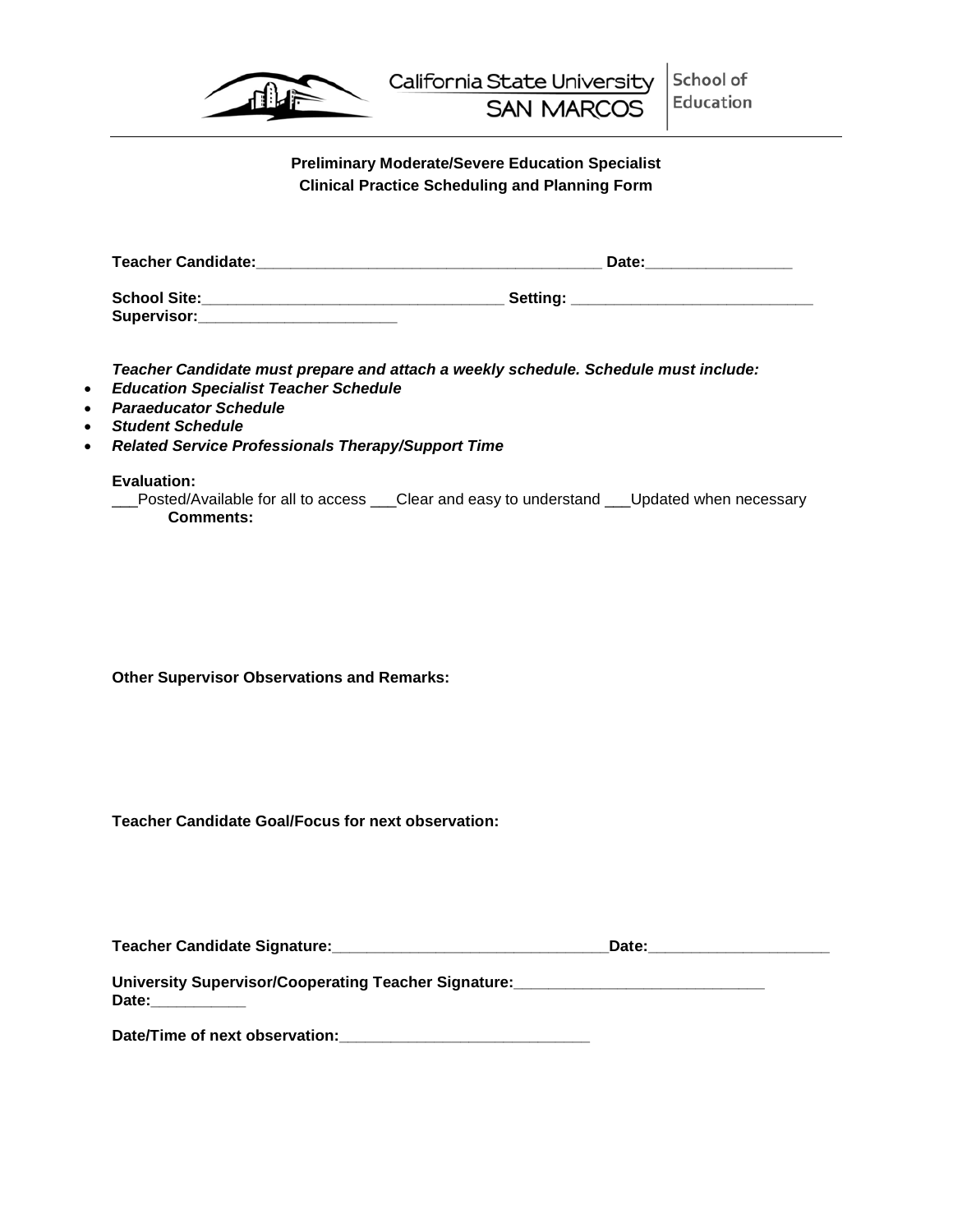#### **What Does Co-Teaching Look Like? Four Approaches**

<span id="page-25-0"></span>Co-teaching has many faces. In a national survey, teachers experienced in teaching in diverse classrooms reported that they used four approaches to co-teaching – supportive, parallel, complementary, and team co-teaching (National Center for Educational Restructuring and Inclusion, 1995).

#### **SUPPORTIVE**

Supportive co-teaching is when one teacher takes the lead instructional role and the other(s) rotates among the students providing support. The co-teacher(s) taking the supportive role watches or listens as students work together, stepping in to provide one-to-one tutorial assistance when necessary while the other co-teacher continues to direct the lesson. Teachers new to co-teaching or who are short of planning time often begin with this approach.

#### **PARALLEL**

Parallel co-teaching is when two or more people work with different groups of students in different sections of the classroom. Co-teachers may rotate among the groups; and, sometimes there may be one group of students that works without a co-teacher for at least part of the time. Teachers new to coteaching often begin with this approach. Key to parallel co-teaching is that each co-teacher eventually works with every student in the class.

#### **COMPLEMENTARY**

Complementary co-teaching is when co-teachers do something to enhance the instruction provided by the other co-teacher(s). For example one co-teacher might paraphrase the other co-teacher's statements or model note-taking skills on a transparency. Sometimes, one of the complementary coteaching partners pre-teaches the small group social skill roles required for successful cooperative group learning and then monitors as students practice the roles during the lesson taught by the other coteacher. As co-teachers gain in their confidence and acquire knowledge and skills from one another, complementary co-teaching becomes a preferred approach.

#### **TEAM CO-TEACHING**

Team co-teaching is when two or more people do what the traditional teacher has always done – plan, teach, assess, and assume responsibility for all of the students in the classroom. Team co-teachers share leadership and responsibility.

Team co-teachers share lessons in ways that allow students to experience each teacher's expertise. For example, for a lesson on inventions in science, one co-teacher with interests is history explains the impact on society. The other, whose strengths are with the mechanisms involved, explains how inventions work.

In team co-teaching, co-teachers simultaneously deliver lessons and are comfortable alternately taking the lead and being the supporter. The test of a successful team teaching partnership is that the students view each teacher as equally knowledgeable and credible.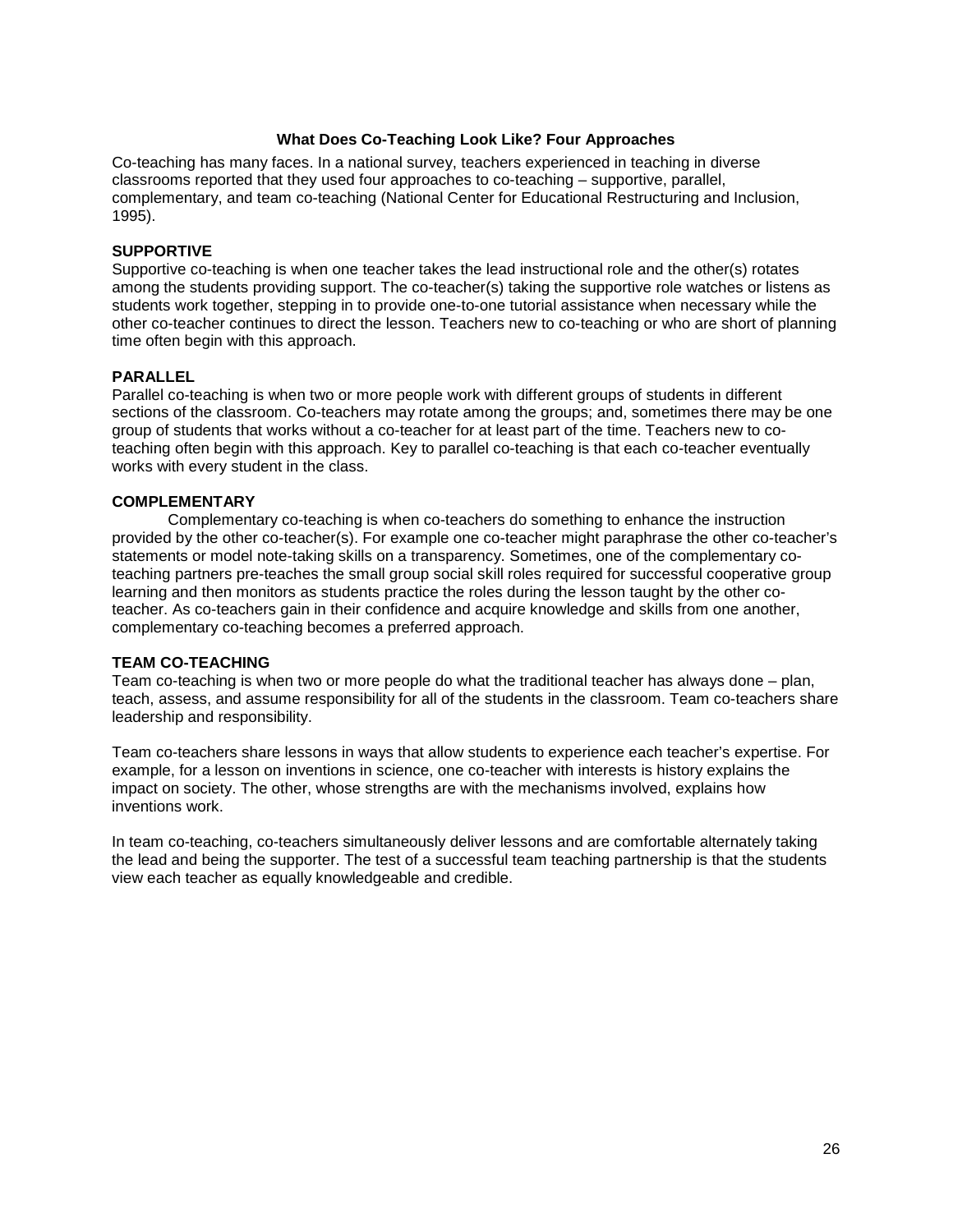| <b>Timeline</b>  | <b>Cooperating Teacher (CT) Actions</b>                               | <b>Teacher Candidate (TC) Actions</b>                                 |
|------------------|-----------------------------------------------------------------------|-----------------------------------------------------------------------|
|                  | <b>Planning and Reflection</b>                                        | <b>Planning and Reflection</b>                                        |
| <b>Beginning</b> | CT leads planning and reflection                                      | TC actively participates in all planning and                          |
| of Clinical      | conversations in all areas of instruction.                            | reflection conversations.                                             |
| <b>Practice</b>  |                                                                       |                                                                       |
|                  | <b>Instruction and Instructional Role(s)</b>                          | Instruction and Instructional Role(s)                                 |
|                  | CT takes the lead                                                     | TC follows lead of CT                                                 |
|                  |                                                                       |                                                                       |
|                  | Supportive: CT in lead role                                           | Supportive: TC in support role                                        |
|                  | Parallel: CT teaches own plans                                        | TC teaches CT plans<br>Parallel:                                      |
|                  | Complementary: CT leads                                               | Complementary: TC complements, as                                     |
|                  |                                                                       | directed                                                              |
|                  | Team:<br>Likely not yet employed                                      | Team:<br>Likely not yet employed                                      |
|                  | <b>Planning and Reflection</b>                                        | <b>Planning and Reflection</b>                                        |
| Early in         | CT leads and prompts TC contributions to                              | TC begins leading at least one part of the                            |
| <b>Clinical</b>  | planning and reflection conversations.                                | planning conversations in one or more areas                           |
| <b>Practice</b>  |                                                                       | of instruction and contributes to reflection                          |
|                  |                                                                       | conversations.                                                        |
|                  |                                                                       |                                                                       |
|                  | Instruction and Instructional Role(s)<br>CT leads most of the time.   | <b>Instruction and Instructional Role(s)</b>                          |
|                  |                                                                       | TC begins taking the lead periodically.                               |
|                  | Supportive: CT leads and supports                                     | Supportive: TC supports, may lead                                     |
|                  | CT teaches own plans<br>Parallel:                                     | Parallel:<br>TC sometimes designs and                                 |
|                  |                                                                       | teaches own plans                                                     |
|                  | Complementary: CT usually leads                                       | Complementary: TC complements with                                    |
|                  |                                                                       | guidance, as needed                                                   |
|                  | Team:<br>CT prompts TC role                                           | Team:<br>TC teaches with guidance                                     |
|                  | <b>Planning and Reflection</b>                                        | <b>Planning and Reflection</b>                                        |
| Middle of        | CT and TC shares leadership of planning                               | TC and CT shares leadership of planning and                           |
| <b>Clinical</b>  | and reflection conversations.                                         | reflection conversations.                                             |
| <b>Practice</b>  |                                                                       |                                                                       |
|                  | Instruction and Instructional Role(s)                                 | Instruction and Instructional Role(s)                                 |
|                  | The CT equally shares taking the lead in the                          | The TC equally shares taking the lead in the                          |
|                  | Co-Teaching approaches.                                               | Co-Teaching approaches.                                               |
|                  |                                                                       |                                                                       |
|                  | Supportive: CT in lead and support roles                              | Supportive: TC in lead and support roles                              |
|                  | Parallel:<br>CT teaches own plans for                                 | Parallel:<br>TC designs and teaches own                               |
|                  | groups                                                                | plans for groups                                                      |
|                  | Complementary: CT leads, complements                                  | Complementary: TC leads, complements                                  |
|                  | CT and TC jointly instruct<br>Team:<br><b>Planning and Reflection</b> | Team:<br>CT and TC jointly instruct<br><b>Planning and Reflection</b> |
| End of           | CT participates in planning and reflection                            | TC leads most or all planning and reflection                          |
| <b>Clinical</b>  | conversations. May lead some.                                         | conversations.                                                        |
| <b>Practice</b>  |                                                                       |                                                                       |
|                  | Instruction and Instructional Role(s)                                 | Instruction and Instructional Role(s)                                 |
|                  | The CT follows the TC's lead (or shares the                           | The TC takes the lead (or shares the lead, in                         |
|                  | lead, in team co-teaching).                                           | team co-teaching) in co-teaching roles.                               |
|                  |                                                                       |                                                                       |
|                  | Supportive: CT supports                                               | Supportive: TC in lead role                                           |
|                  | Parallel:<br>CT teaches own group(s)                                  | Parallel:<br>TC teaches own plans/groups                              |
|                  | Complementary: CT complements                                         | Complementary: TC leads                                               |
|                  | CT and TC jointly instruct<br>Team:                                   | Team:<br>CT and TC jointly instruct                                   |

<span id="page-26-0"></span>**Suggested Timeline for the Systematic Release of Responsibility in Co-Teaching Clinical Practice**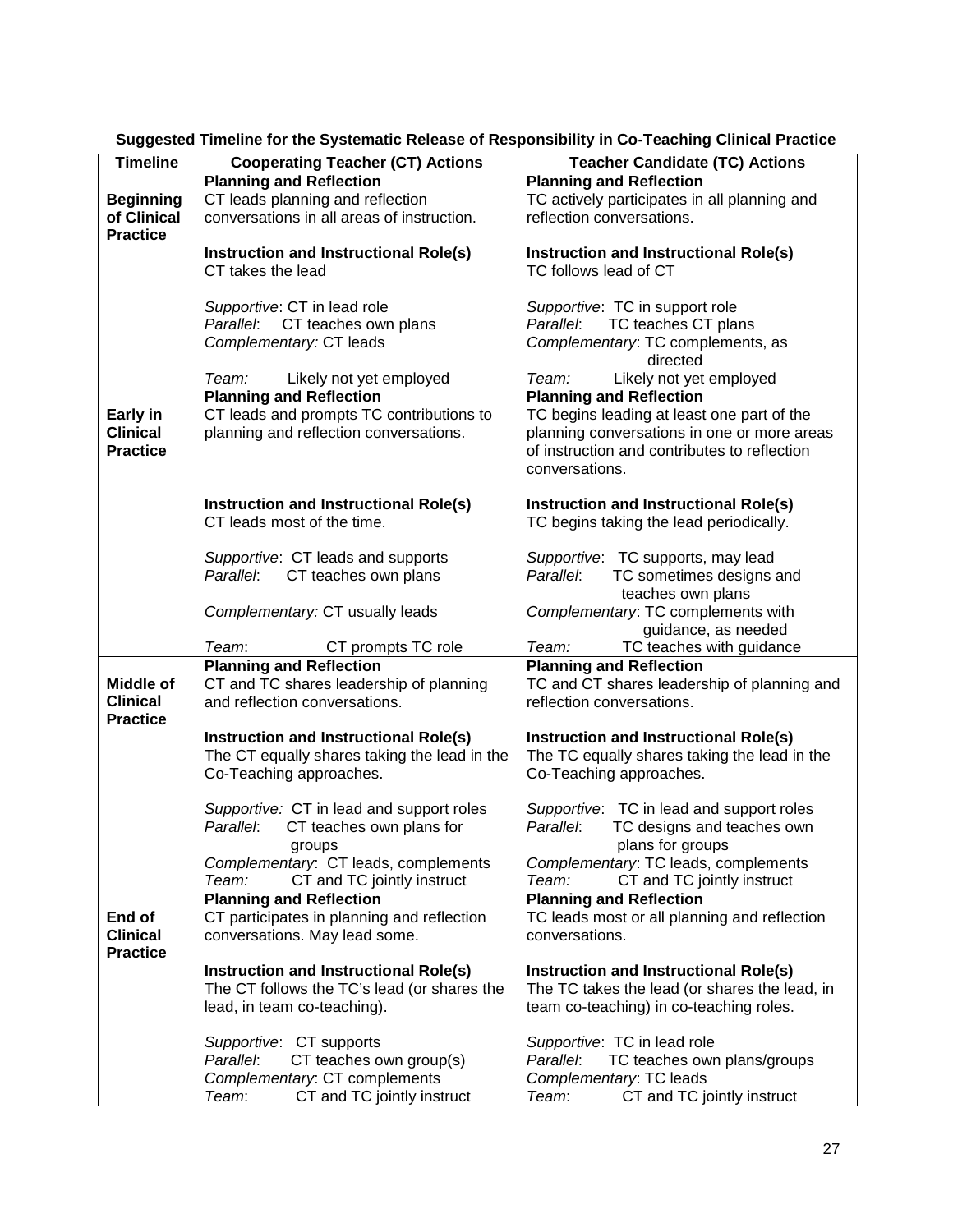## **Clinical Practice Weekly Reflection and Planning**

<span id="page-27-0"></span>**Directions:** On Friday of each week of clinical practice, please complete and send this form to your University Supervisor and Cooperating Teacher. Be sure to discuss the content of the reflection with your Cooperating Teacher in your weekly reflection and planning meeting.

| 1. | This week the TPEs that I focused on were:                                          |  |  |  |  |  |
|----|-------------------------------------------------------------------------------------|--|--|--|--|--|
| 2. | An "aha" moment in my teaching this week was:                                       |  |  |  |  |  |
| 3. | I felt most confident and competent with my skills when:                            |  |  |  |  |  |
| 4. | My biggest challenge this week was:                                                 |  |  |  |  |  |
| 5. | The co-teaching approaches my Cooperating Teacher (CT) and I used this week were:   |  |  |  |  |  |
|    | __ Supportive<br>_____I led   ____CT led                                            |  |  |  |  |  |
|    | ____I led planning ____We jointly planned ____My CT planned<br><b>Parallel</b>      |  |  |  |  |  |
|    | <b>Complementary</b> _____I led, my CT complemented _____My CT led, I complemented  |  |  |  |  |  |
|    | ____Guided by CT _____We jointly planned & delivered instruction<br>Team            |  |  |  |  |  |
|    |                                                                                     |  |  |  |  |  |
|    | Requested focus of next observation/meeting:                                        |  |  |  |  |  |
|    |                                                                                     |  |  |  |  |  |
|    | ____ Co-teaching planning &/or implementation<br>______ Instructional strategies    |  |  |  |  |  |
|    | _____ Classroom management/support<br>Differentiation of instruction                |  |  |  |  |  |
|    | Individualized Accommodations and Modifications                                     |  |  |  |  |  |
|    | _____ Supporting/Co-teaching with Paraeducators ________ Positive Behavior Supports |  |  |  |  |  |
|    |                                                                                     |  |  |  |  |  |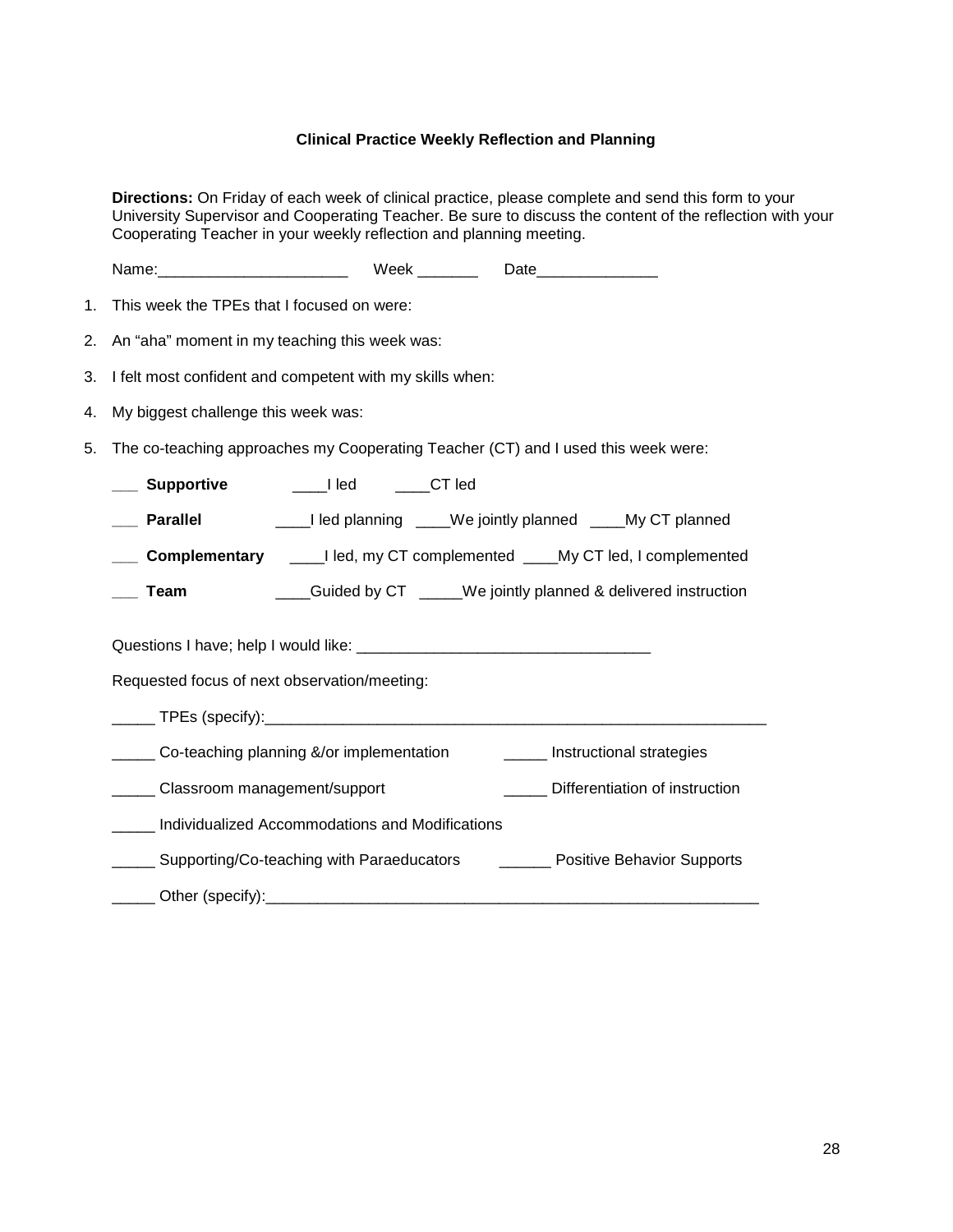

## **Education Specialist Moderate/Severe Clinical Practice**

## <span id="page-28-0"></span>**Teacher Candidate and Cooperating Teacher TPE Weekly Conversations and Planning**

| <b>Candidate:</b>             |  |
|-------------------------------|--|
| <b>Cooperating Teacher:</b>   |  |
| <b>University Supervisor:</b> |  |

**TPE Instructions:** To ensure that both the candidate and the cooperating teacher have a clear and shared understanding of each TPE expectation and that they expressly discuss how each TPE could be demonstrated by the candidate in the clinical setting, the following timetable is recommended for examining and discussing TPE items on the *Education Specialist TPE Clinical Practice Assessment Moderate/Severe.* Please indicate the week and date of clinical practice that each set of TPEs is examined. Please pay particular attention to the noted TPE elements, which have been identified as highpriority topics for research, discussion, and application in clinical practice.

| TPE<br><b>Discussed</b>                                                                            | <b>Suggested Week</b> | Week/Date |
|----------------------------------------------------------------------------------------------------|-----------------------|-----------|
| TPE 1: Specific Pedagogical Skills for Subject Matter Instruction<br>TPE 9: Instructional Planning | Week 1                |           |
| TPE 2: Monitoring Student Learning During Instruction                                              | Week 2                |           |
| TPE 3: Interpretation and Use of Assessments<br>TPE 8: Learning About Students                     | Week 2                |           |
| TPE 4: Making Content Accessible                                                                   | Week 3                |           |
| TPE 5: Student Engagement                                                                          | Week 3                |           |
| TPE 6: Developmentally Appropriate Teaching Practices<br>TPE 11: Social Environment                | Week 4                |           |
| TPE 7: Teaching English Learners (with M/S Disabilities)                                           | Week 4                |           |
| TPE 10: Instructional Time                                                                         | Week 5                |           |
| TPE 12: Professional, Legal, and Ethical Obligations                                               | Week 5                |           |
| TPE 13: Professional Growth                                                                        | Week 6                |           |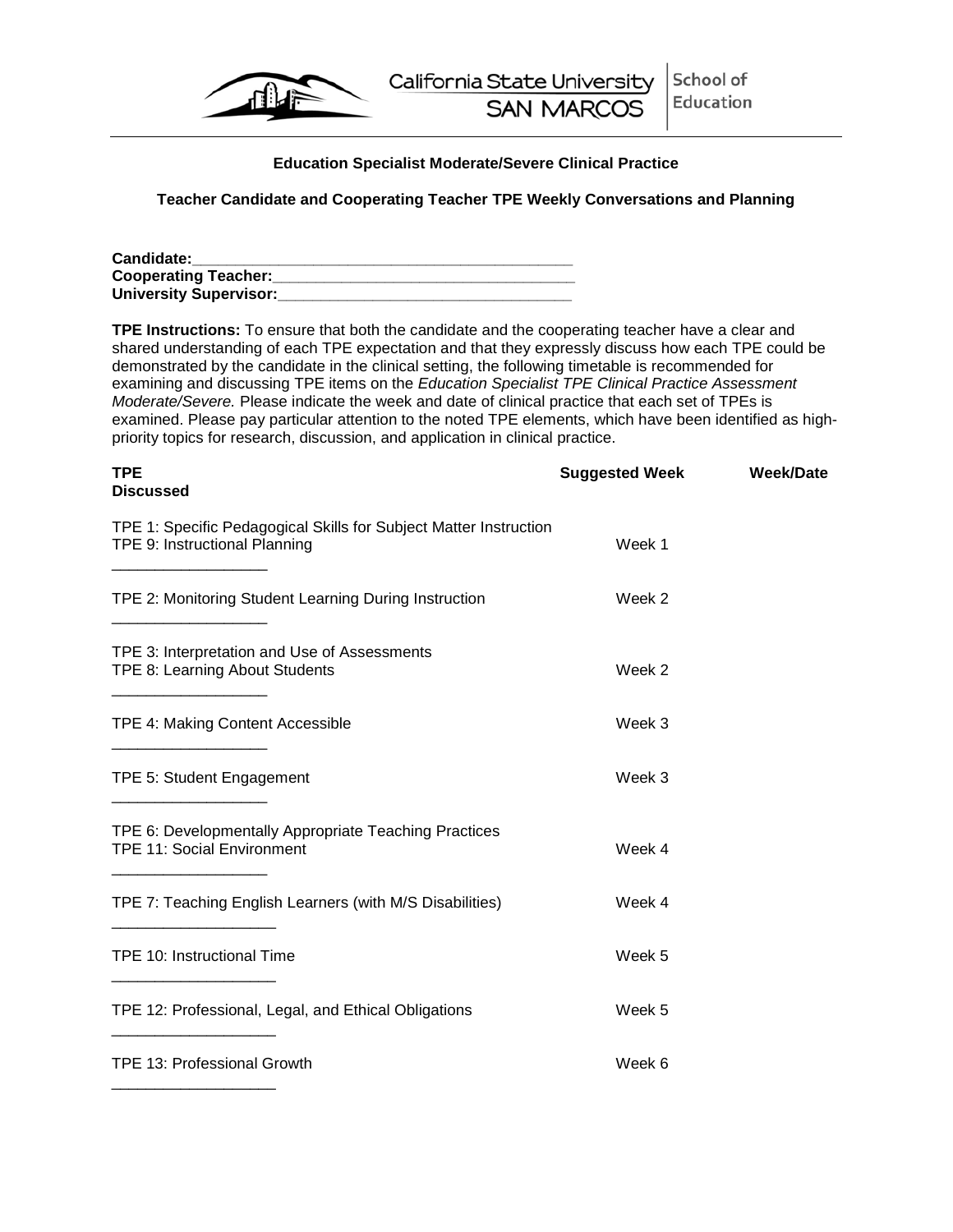

## California State University San Marcos · School of Education · EDMX 572 / EDMX 573

#### **Education Specialist Mild Moderate AND Moderate/Severe Clinical Practice Weekly Professional Collaboration Log**

**This log is designed to** document collaborative activities among the Education Specialist Teacher Candidate (TC), Cooperating Teacher (CT), and University Supervisor (US) to guide the TC to successful Teacher Performance Expectation (TPE) and Professional Dispositional (PD) performance through observations, coaching meetings, written feedback, and relevant activities, interactions, and communications. The log shall be confidentially maintained (in digital or hard copy format) and accessible to all parties throughout the Clinical Practice (CP). Log entries are completed, reviewed, and signed by the TC and CT weekly and by the US at each visitation. The log is collected by the US at the completion of CP.

<span id="page-29-0"></span>

| Teacher Candidate (Name):                                                                                                                                                                                                                                                                                                                                                                     |                                                                                                                                                          | <b>Cooperating Teacher (Name):</b>                                                                                                                                                                                                                                                                                             |                                     | <b>University</b>                                                                                                                                                                                                                                                                           |                                                             |
|-----------------------------------------------------------------------------------------------------------------------------------------------------------------------------------------------------------------------------------------------------------------------------------------------------------------------------------------------------------------------------------------------|----------------------------------------------------------------------------------------------------------------------------------------------------------|--------------------------------------------------------------------------------------------------------------------------------------------------------------------------------------------------------------------------------------------------------------------------------------------------------------------------------|-------------------------------------|---------------------------------------------------------------------------------------------------------------------------------------------------------------------------------------------------------------------------------------------------------------------------------------------|-------------------------------------------------------------|
|                                                                                                                                                                                                                                                                                                                                                                                               | Supervisor (Name):                                                                                                                                       |                                                                                                                                                                                                                                                                                                                                |                                     |                                                                                                                                                                                                                                                                                             |                                                             |
| Teacher Candidate Responsibilities: Sign in/out on<br>campus daily. By week, note the dates & days of CP<br>(e.g., Nov. $14^{th} - 18^{th}$ , Days #14-#19 of CP). Document<br>activities (e.g., planning for instruction, instruction,<br>formal/informal assessment, IEP involvement, co-<br>teaching, meetings, collaborating with staff, other work<br>duties) guided/directed by the CT. |                                                                                                                                                          | Cooperating Teacher Responsibilities: Guide the TC's<br>TPE and PD growth. Document collaborative activities (e.g.<br>modeling, formal and informal observations, coaching and<br>feedback meetings) supporting the TC's progress in<br>planning, instruction, assessment, IEP & family involvement,<br>PD, & TPE achievement. |                                     | University Supervisor Responsibilities: Orient CT and TC<br>to log and use. Sign in/out each campus visit. Review log<br>entries since last visit. Document observations, meetings,<br>and other activities with the TC and CT regarding the TC's<br>PDs & progress toward TPE achievement. |                                                             |
| Days of<br><b>CP</b>                                                                                                                                                                                                                                                                                                                                                                          | <b>Week &amp; Teacher Candidate Directions: Briefly</b><br>list/describe clinical activities as suggested<br>above and TPE foci during this time period. | <b>Cooperating Teacher Directions: CHECK ALL collaboration</b><br>that occurs during the designated time period. Document<br>weekly reflective and planning meetings and a minimum of 4<br>formal observations.                                                                                                                |                                     | <b>University Supervisor Directions: Document initial</b><br>orientation, a minimum of 4 formal observations, the post-<br>observation conferences, exit meeting, and additional<br>communications by week.                                                                                 |                                                             |
|                                                                                                                                                                                                                                                                                                                                                                                               |                                                                                                                                                          | □ Informal Observation(s) of: ___________<br>$\Box$ Meeting(s) re:<br>□ Modeling/Coaching re: _______________<br>$\Box$ Other (Briefly describe):                                                                                                                                                                              | (Topics, TPEs)                      | (Activities, TPEs)  □ Informal Observation(s) of: ___________(Activities, TPEs)<br>(Activities, TPEs) □ Formal Observation of: ______________<br>$\Box$ Meeting(s) re:<br>_(Activities, TPEs)  □ Modeling/Coaching re: ______________<br>$\Box$ Other (Briefly describe):                   | (Activities, TPEs)<br>_(Topics, TPEs)<br>(Activities, TPEs) |
|                                                                                                                                                                                                                                                                                                                                                                                               |                                                                                                                                                          | Signature of CT:<br>□ Informal Observation(s) of: (Activities, TPEs) □ Informal Observation(s) of: (Activities, TPEs)<br>$\Box$ Meeting(s) re:<br>□ Modeling/Coaching re:<br>$\Box$ Other (Briefly describe):                                                                                                                  | Signature of TC:<br>_(Topics, TPEs) | Signature of CT:<br>$(Activities, TPEs)$ $\Box$ Formal Observation of: ____________(Activities, TPEs)<br>(Activities, TPEs)  □ Modeling/Coaching re:<br>$\Box$ Other (Briefly describe):                                                                                                    | Signature of TC:<br>_(Topics, TPEs)<br>(Activities, TPEs)   |
|                                                                                                                                                                                                                                                                                                                                                                                               |                                                                                                                                                          | Signature of CT:                                                                                                                                                                                                                                                                                                               | Signature of TC:                    | Signature of CT:                                                                                                                                                                                                                                                                            | Signature of TC:                                            |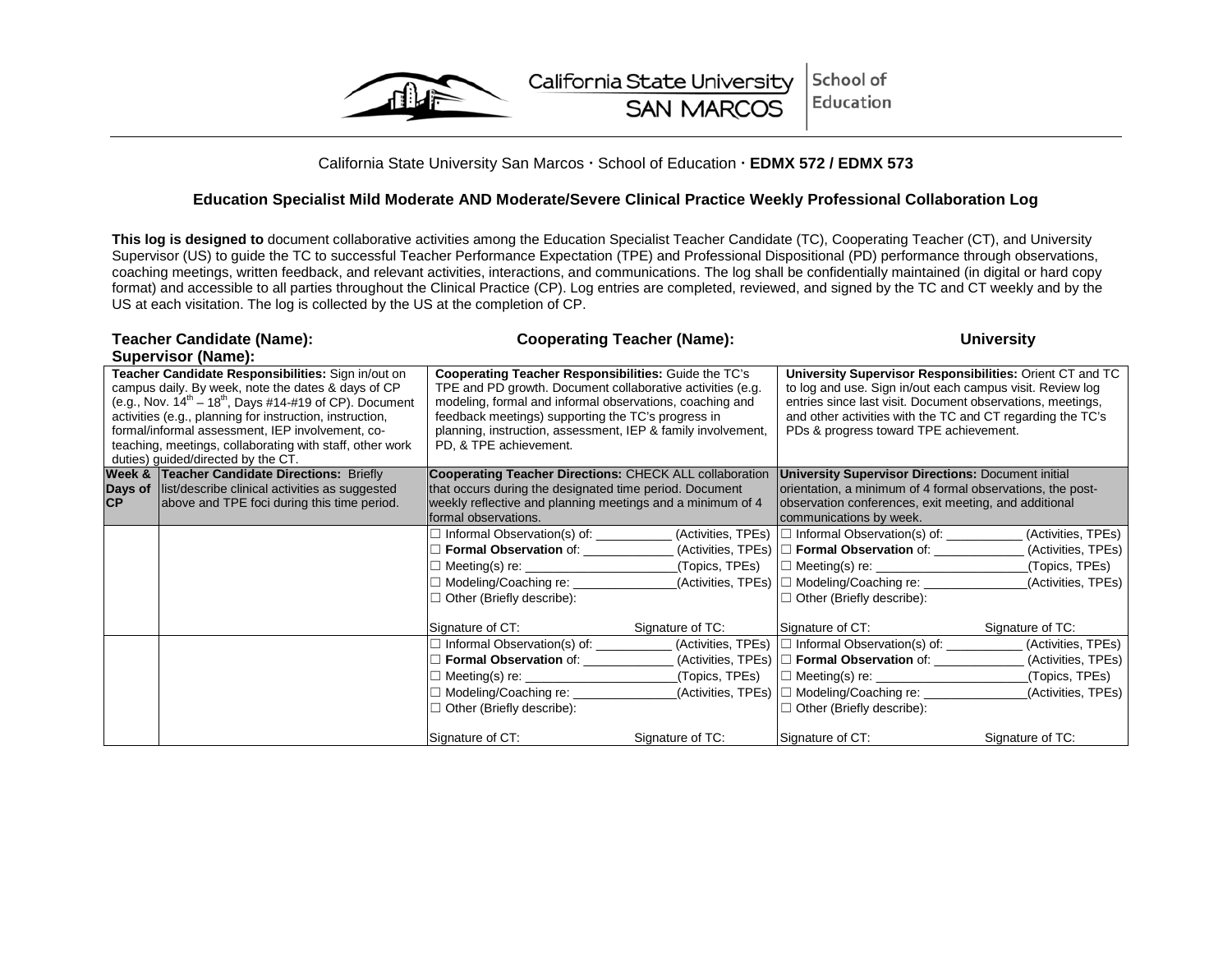|  | Informal Observation(s) of: __________ |                  | $(Activities, TPEs)$ $\Box$ Informal Observation(s) of: $\Box$ | (Activities, TPEs) |
|--|----------------------------------------|------------------|----------------------------------------------------------------|--------------------|
|  | <b>Formal Observation of:</b>          |                  | (Activities, TPEs) $\Box$ Formal Observation of:               | (Activities, TPEs) |
|  | $\Box$ Meeting(s) re:                  | (Topics, TPEs)   | $\Box$ Meeting(s) re:                                          | (Topics, TPEs)     |
|  | □ Modeling/Coaching re: ________       |                  | (Activities, TPEs)  □ Modeling/Coaching re:                    | (Activities, TPEs) |
|  | $\Box$ Other (Briefly describe):       |                  | $\Box$ Other (Briefly describe):                               |                    |
|  | Signature of CT:                       | Signature of TC: | Signature of CT:                                               | Signature of TC:   |
|  |                                        |                  | $(Activities, TPEs)$ $\Box$ Informal Observation(s) of:        | (Activities, TPEs) |
|  | <b>Formal Observation of:</b>          |                  | $(A$ ctivities, TPEs) $\Box$ Formal Observation of:            | (Activities, TPEs) |
|  | $\Box$ Meeting(s) re: $\Box$           | (Topics, TPEs)   | $\Box$ Meeting(s) re:                                          | (Topics, TPEs)     |
|  | □ Modeling/Coaching re:                |                  | (Activities, TPEs)  □ Modeling/Coaching re:                    | (Activities, TPEs) |
|  | $\Box$ Other (Briefly describe):       |                  | $\Box$ Other (Briefly describe):                               |                    |
|  | Signature of CT:                       | Signature of TC: | Signature of CT:                                               | Signature of TC:   |
|  | $\Box$ Informal Observation(s) of:     |                  | $(Activities, TPEs)$ $\square$ Informal Observation(s) of:     | (Activities, TPEs) |
|  | <b>Formal Observation of:</b>          |                  | $(A$ ctivities, TPEs) $\Box$ Formal Observation of:            | (Activities, TPEs) |
|  | $M!$ eeting(s) re:                     | (Topics, TPEs)   | $\Box$ Meeting(s) re:                                          | (Topics, TPEs)     |
|  | □ Modeling/Coaching re: _______        |                  | (Activities, TPEs)  □ Modeling/Coaching re:                    | (Activities, TPEs) |
|  | $\Box$ Other (Briefly describe):       |                  | $\Box$ Other (Briefly describe):                               |                    |
|  | Signature of CT:                       | Signature of TC: | Signature of CT:                                               | Signature of TC:   |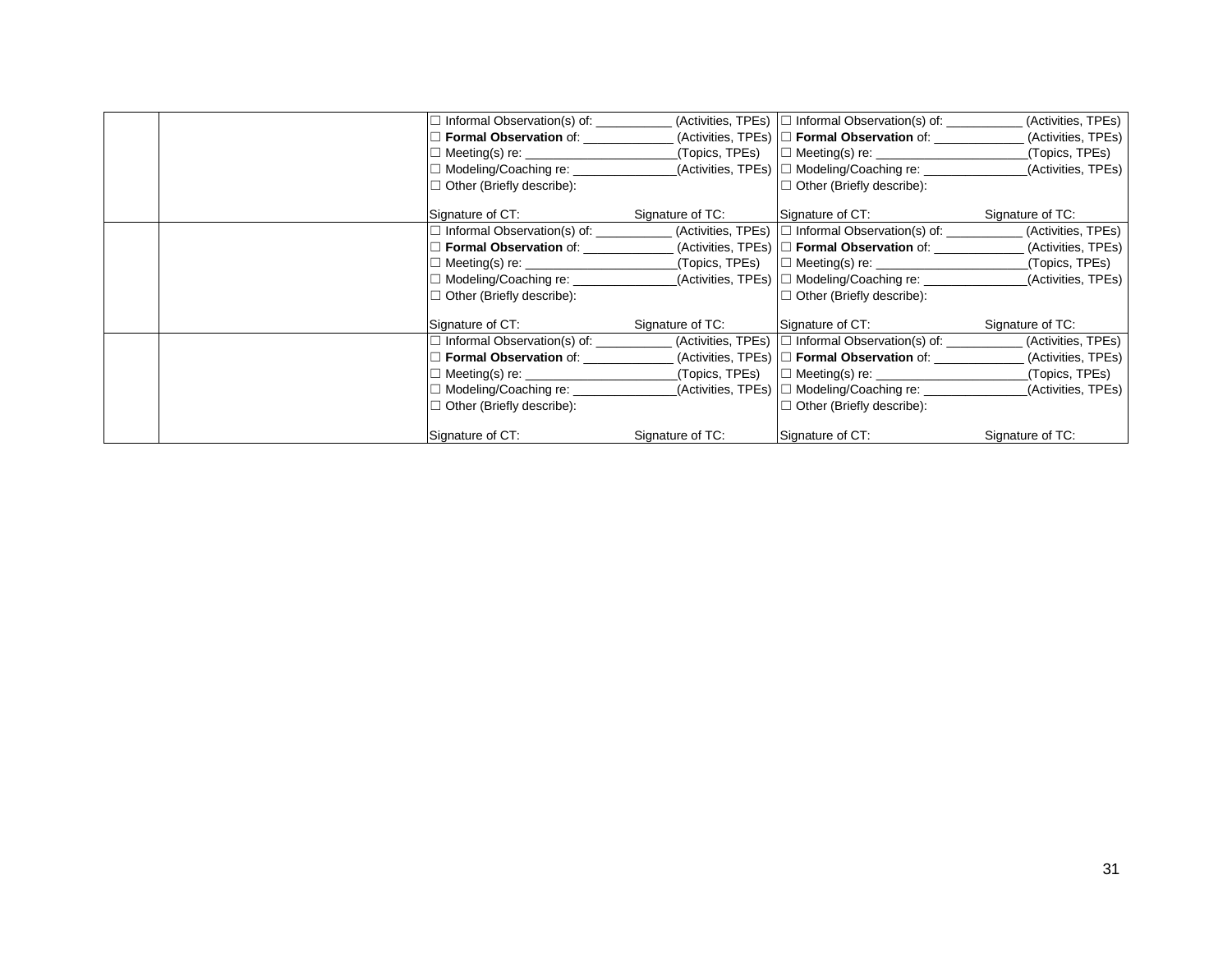**Teacher Candidate (Name)<br>Supervisor (Name):** 

| Teacher Candidate Responsibilities: Sign in/out on<br>campus daily. By week, note the dates & days of CP<br>(e.g., Nov. $14^{th} - 18^{th}$ , Days #14-#19 of CP). Document<br>activities (e.g., planning for instruction, instruction,<br>formal/informal assessment, IEP involvement, co-<br>teaching, meetings, collaborating with staff, other work<br>duties) guided/directed by the CT. |                                                         | <b>Cooperating Teacher Responsibilities: Guide the TC's</b><br>TPE and PD growth. Document collaborative activities (e.g.<br>modeling, formal and informal observations, coaching and<br>feedback meetings) supporting the TC's progress in<br>planning, instruction, assessment, IEP & family involvement,<br>PD, & TPE achievement. |                  | University Supervisor Responsibilities: Orient CT and TC<br>to log and use. Sign in/out each campus visit. Review log<br>entries since last visit. Document observations, meetings,<br>and other activities with the TC and CT regarding the TC's<br>PDs & progress toward TPE achievement. |                    |
|-----------------------------------------------------------------------------------------------------------------------------------------------------------------------------------------------------------------------------------------------------------------------------------------------------------------------------------------------------------------------------------------------|---------------------------------------------------------|---------------------------------------------------------------------------------------------------------------------------------------------------------------------------------------------------------------------------------------------------------------------------------------------------------------------------------------|------------------|---------------------------------------------------------------------------------------------------------------------------------------------------------------------------------------------------------------------------------------------------------------------------------------------|--------------------|
|                                                                                                                                                                                                                                                                                                                                                                                               | <b>Week &amp; Teacher Candidate Directions: Briefly</b> | <b>Cooperating Teacher Directions: CHECK ALL collaboration</b>                                                                                                                                                                                                                                                                        |                  | <b>University Supervisor Directions: Document initial</b>                                                                                                                                                                                                                                   |                    |
|                                                                                                                                                                                                                                                                                                                                                                                               | Days of list/describe clinical activities as suggested  | that occurs during the designated time period. Document                                                                                                                                                                                                                                                                               |                  | orientation, a minimum of 4 formal observations, the post-                                                                                                                                                                                                                                  |                    |
| <b>CP</b>                                                                                                                                                                                                                                                                                                                                                                                     | above and TPE foci during this time period.             | weekly reflective and planning meetings and a minimum of 4<br>formal observations.                                                                                                                                                                                                                                                    |                  | observation conferences, exit meeting, and additional<br>communications by week.                                                                                                                                                                                                            |                    |
|                                                                                                                                                                                                                                                                                                                                                                                               |                                                         | □ Informal Observation(s) of: (Activities, TPEs) □ Informal Observation(s) of: (Activities, TPEs)                                                                                                                                                                                                                                     |                  |                                                                                                                                                                                                                                                                                             |                    |
|                                                                                                                                                                                                                                                                                                                                                                                               |                                                         | Formal Observation of: __________                                                                                                                                                                                                                                                                                                     |                  | (Activities, TPEs) □ Formal Observation of: _____________                                                                                                                                                                                                                                   | (Activities, TPEs) |
|                                                                                                                                                                                                                                                                                                                                                                                               |                                                         |                                                                                                                                                                                                                                                                                                                                       | (Topics, TPEs)   |                                                                                                                                                                                                                                                                                             | (Topics, TPEs)     |
|                                                                                                                                                                                                                                                                                                                                                                                               |                                                         | □ Modeling/Coaching re:                                                                                                                                                                                                                                                                                                               |                  | _(Activities, TPEs)  □ Modeling/Coaching re: ______________                                                                                                                                                                                                                                 | (Activities, TPEs) |
|                                                                                                                                                                                                                                                                                                                                                                                               |                                                         | $\Box$ Other (Briefly describe):                                                                                                                                                                                                                                                                                                      |                  | $\Box$ Other (Briefly describe):                                                                                                                                                                                                                                                            |                    |
|                                                                                                                                                                                                                                                                                                                                                                                               |                                                         |                                                                                                                                                                                                                                                                                                                                       |                  |                                                                                                                                                                                                                                                                                             |                    |
|                                                                                                                                                                                                                                                                                                                                                                                               |                                                         | Signature of CT:                                                                                                                                                                                                                                                                                                                      | Signature of TC: | Signature of CT:                                                                                                                                                                                                                                                                            | Signature of TC:   |
|                                                                                                                                                                                                                                                                                                                                                                                               |                                                         | □ Informal Observation(s) of: (Activities, TPEs) □ Informal Observation(s) of: (Activities, TPEs)                                                                                                                                                                                                                                     |                  |                                                                                                                                                                                                                                                                                             |                    |
|                                                                                                                                                                                                                                                                                                                                                                                               |                                                         | □ Formal Observation of: ______________(Activities, TPEs) □ Formal Observation of: ___________(Activities, TPEs)                                                                                                                                                                                                                      |                  |                                                                                                                                                                                                                                                                                             |                    |
|                                                                                                                                                                                                                                                                                                                                                                                               |                                                         | $\Box$ Meeting(s) re:                                                                                                                                                                                                                                                                                                                 |                  |                                                                                                                                                                                                                                                                                             | (Topics, TPEs)     |
|                                                                                                                                                                                                                                                                                                                                                                                               |                                                         | □ Modeling/Coaching re: _____________                                                                                                                                                                                                                                                                                                 |                  | _(Activities, TPEs)  □ Modeling/Coaching re: ______________                                                                                                                                                                                                                                 | (Activities, TPEs) |
|                                                                                                                                                                                                                                                                                                                                                                                               |                                                         | □ Other (Briefly describe):                                                                                                                                                                                                                                                                                                           |                  | $\Box$ Other (Briefly describe):                                                                                                                                                                                                                                                            |                    |
|                                                                                                                                                                                                                                                                                                                                                                                               |                                                         | Signature of CT:                                                                                                                                                                                                                                                                                                                      | Signature of TC: | Signature of CT: Signature of TC:                                                                                                                                                                                                                                                           |                    |
|                                                                                                                                                                                                                                                                                                                                                                                               |                                                         | □ Informal Observation(s) of: ____________ (Activities, TPEs) □ Informal Observation(s) of: ________ (Activities, TPEs)                                                                                                                                                                                                               |                  |                                                                                                                                                                                                                                                                                             |                    |
|                                                                                                                                                                                                                                                                                                                                                                                               |                                                         | □ Formal Observation of: ______________(Activities, TPEs) □ Formal Observation of: ___________(Activities, TPEs)                                                                                                                                                                                                                      |                  |                                                                                                                                                                                                                                                                                             |                    |
|                                                                                                                                                                                                                                                                                                                                                                                               |                                                         | $\Box$ Meeting(s) re:                                                                                                                                                                                                                                                                                                                 |                  | $($ Topics, TPEs) $\Box$ Meeting(s) re: $\Box$                                                                                                                                                                                                                                              | _(Topics, TPEs)    |
|                                                                                                                                                                                                                                                                                                                                                                                               |                                                         | $\Box$ Modeling/Coaching re:                                                                                                                                                                                                                                                                                                          |                  | _(Activities, TPEs)  □ Modeling/Coaching re: ______________                                                                                                                                                                                                                                 | (Activities, TPEs) |
|                                                                                                                                                                                                                                                                                                                                                                                               |                                                         | $\Box$ Other (Briefly describe):                                                                                                                                                                                                                                                                                                      |                  | $\Box$ Other (Briefly describe):                                                                                                                                                                                                                                                            |                    |
|                                                                                                                                                                                                                                                                                                                                                                                               |                                                         | Signature of CT:                                                                                                                                                                                                                                                                                                                      | Signature of TC: | Signature of CT:                                                                                                                                                                                                                                                                            | Signature of TC:   |
|                                                                                                                                                                                                                                                                                                                                                                                               |                                                         | Informal Observation(s) of: __________                                                                                                                                                                                                                                                                                                |                  | (Activities, TPEs) □ Informal Observation(s) of: __________                                                                                                                                                                                                                                 | (Activities, TPEs) |
|                                                                                                                                                                                                                                                                                                                                                                                               |                                                         | Formal Observation of: ____________                                                                                                                                                                                                                                                                                                   |                  | . (Activities, TPEs) □ Formal Observation of: _____________                                                                                                                                                                                                                                 | (Activities, TPEs) |
|                                                                                                                                                                                                                                                                                                                                                                                               |                                                         | $\Box$ Meeting(s) re:                                                                                                                                                                                                                                                                                                                 | (Topics, TPEs)   |                                                                                                                                                                                                                                                                                             | (Topics, TPEs)     |
|                                                                                                                                                                                                                                                                                                                                                                                               |                                                         | □ Modeling/Coaching re:                                                                                                                                                                                                                                                                                                               |                  | _(Activities, TPEs)  □ Modeling/Coaching re: _____________                                                                                                                                                                                                                                  | (Activities, TPEs) |
|                                                                                                                                                                                                                                                                                                                                                                                               |                                                         | $\Box$ Other (Briefly describe):                                                                                                                                                                                                                                                                                                      |                  | $\Box$ Other (Briefly describe):                                                                                                                                                                                                                                                            |                    |
|                                                                                                                                                                                                                                                                                                                                                                                               |                                                         | Signature of CT:                                                                                                                                                                                                                                                                                                                      | Signature of TC: | Signature of CT:                                                                                                                                                                                                                                                                            | Signature of TC:   |